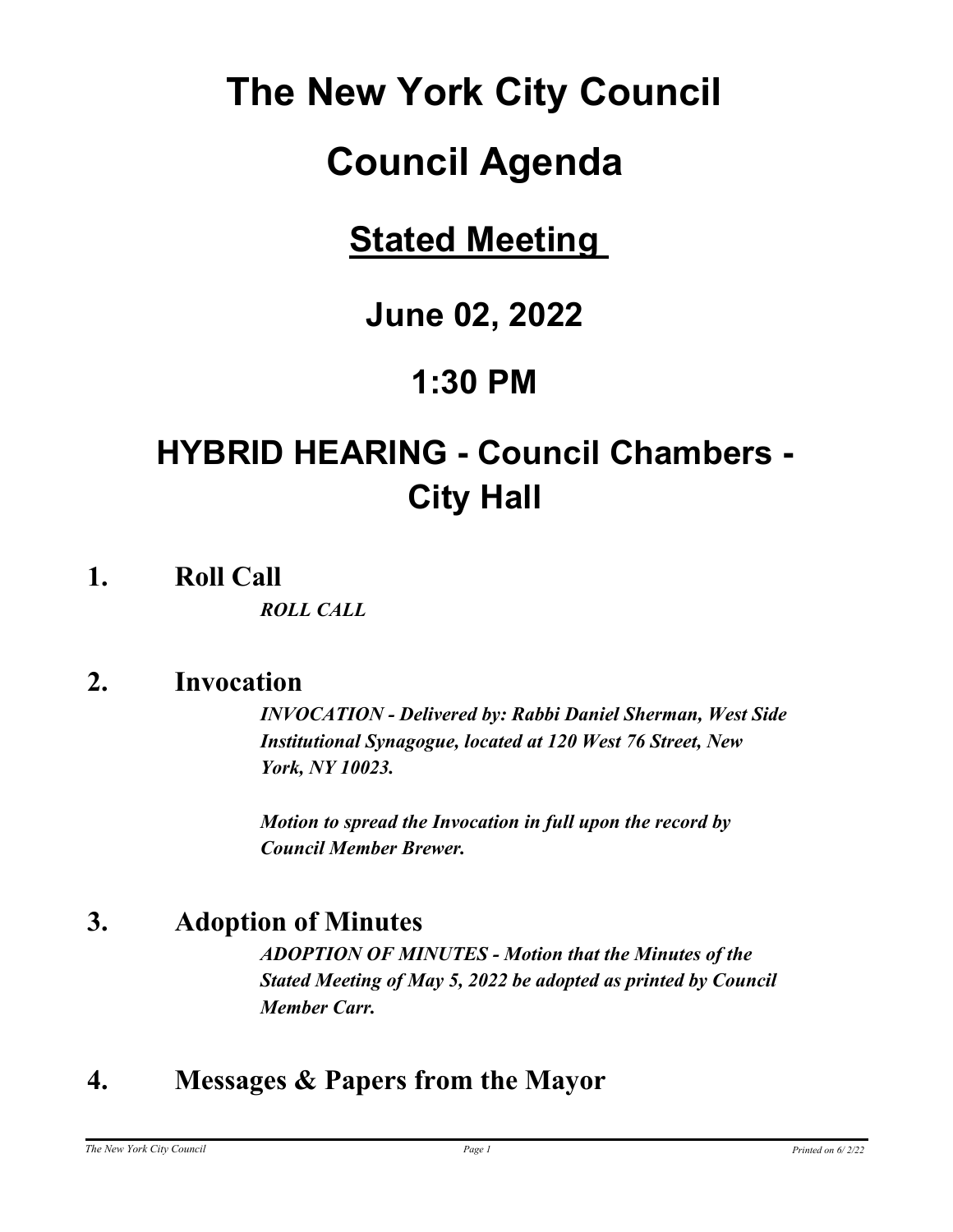#### *MESSAGES & PAPERS FROM THE MAYOR*

#### **M 0067-2022 Submitting the Mayor's Revenue Letter regarding the Fiscal Year 2023 Expense Budget updating the probable amounts and sources of revenues pursuant to Section 1516 of the Charter.**

Communication from the Mayor - Submitting the Mayor's Revenue Letter regarding the Fiscal Year 2023 Expense Budget updating the probable amounts and sources of revenues pursuant to Section 1516 of the Charter *Received, Ordered, Printed and Filed*

#### **Communications from City, County & Borough Offices 5.**

*COMMUNICATIONS FROM CITY, COUNTY & BOROUGH OFFICES*

#### **M 0068-2022 District Resource Statement - Department for the Aging, Fiscal and Service Reports for 2017 and 2018.**

Communication from the Office of Management and Budget – Submitting a copy of the District Resource Statement - New York City Human Resources Administration, Fiscal and Service Reports for 2021 and 2022, pursuant to Sections 2707 and 2708 of the New York City Charter. *Received, Ordered, Printed and Filed*

#### **M 0069-2022 Ms. Leila Bozorg - City Planning Commission**

Communication from the Manhattan Borough President - Submitting the name of Ms. Leila Bozorg, to the Council for its advice and consent regarding her appointment to the City Planning Commission, pursuant to Sections 31 and 192 of the City Charter. *Rules, Privileges and Elections*

## **6. Petitions and Communications**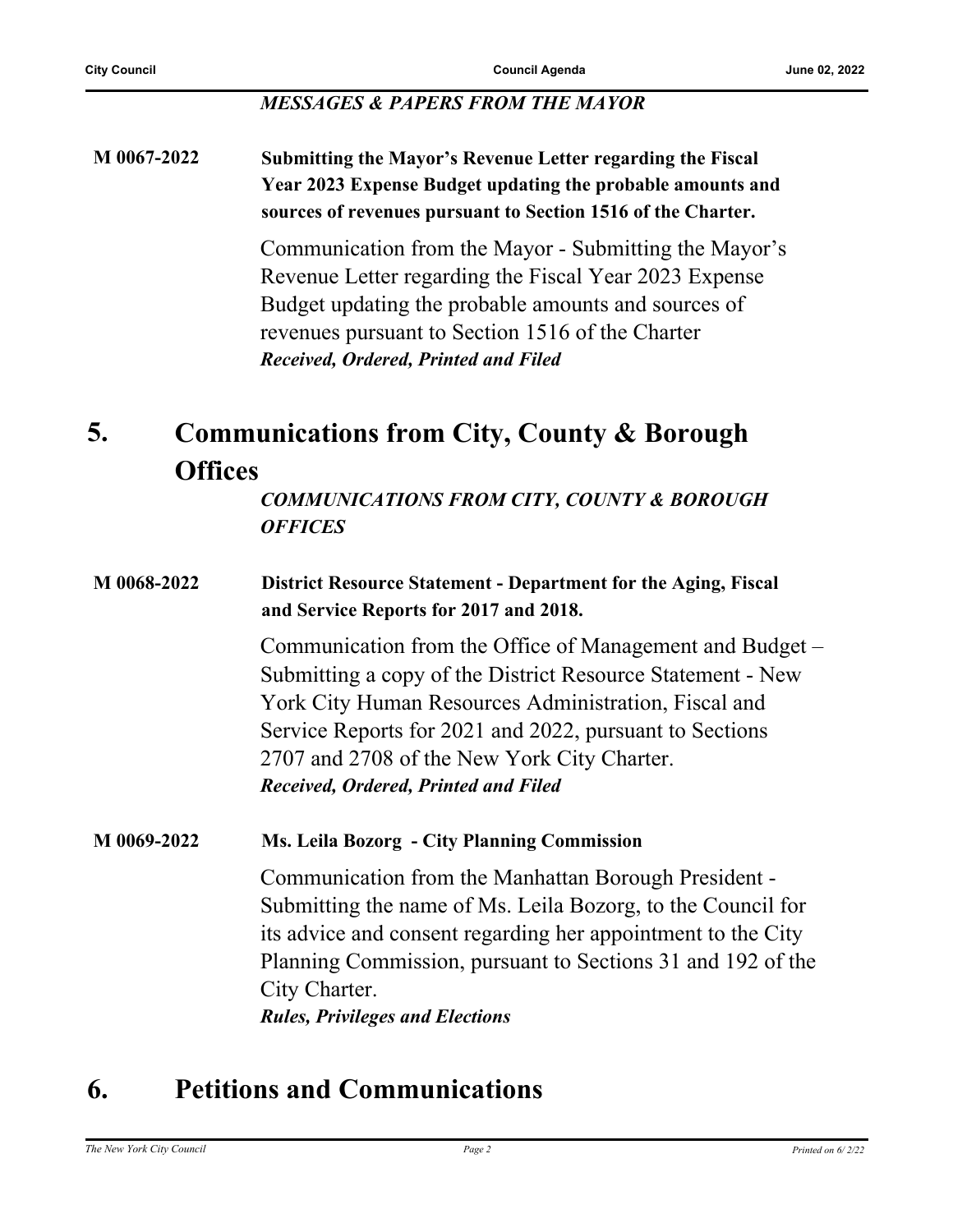#### *PETITIONS AND COMMUNICATIONS - None*

## **7. Land Use Call-Ups** *LAND USE CALL-UPS*

#### **M 0070-2022 Landmarks, Resilient Edgemere Community Initiative, Queens (20220235 PPQ, 20220232 ZMQ, 20220233 ZRQ, 20220236 HAQ and 20220237 HUQ)**

By The Chair of the Land Use Committee (Council Member Salamanca):

Pursuant to Sections 11.20(b-d) of the Council Rules and Section 197-d(b)(3) of the New York City Charter, the Council hereby resolves that the action of the City Planning Commission on Application No. C 220235 PPQ (Resilient Edgemere Community Initiative) shall be subject to Council review. This item is related to Application Nos. C 220232 ZMQ, N 220233 ZRQ, C 220236 HAQ, and C 220237 HUQ.

### **8. Communication from the Speaker** *COMMUNICATION FROM THE SPEAKER*

### **9. Discussion of General Orders** *DISCUSSION OF GENERAL ORDERS*

#### **10. Reports of Special Committees** *REPORTS OF SPECIAL COMMITTEES - None*

## **11. Reports of Standing Committees** *REPORTS OF STANDING COMMITTEES*

#### **Report of the Committee on Finance** *REPORT OF THE COMMITTEE ON FINANCE*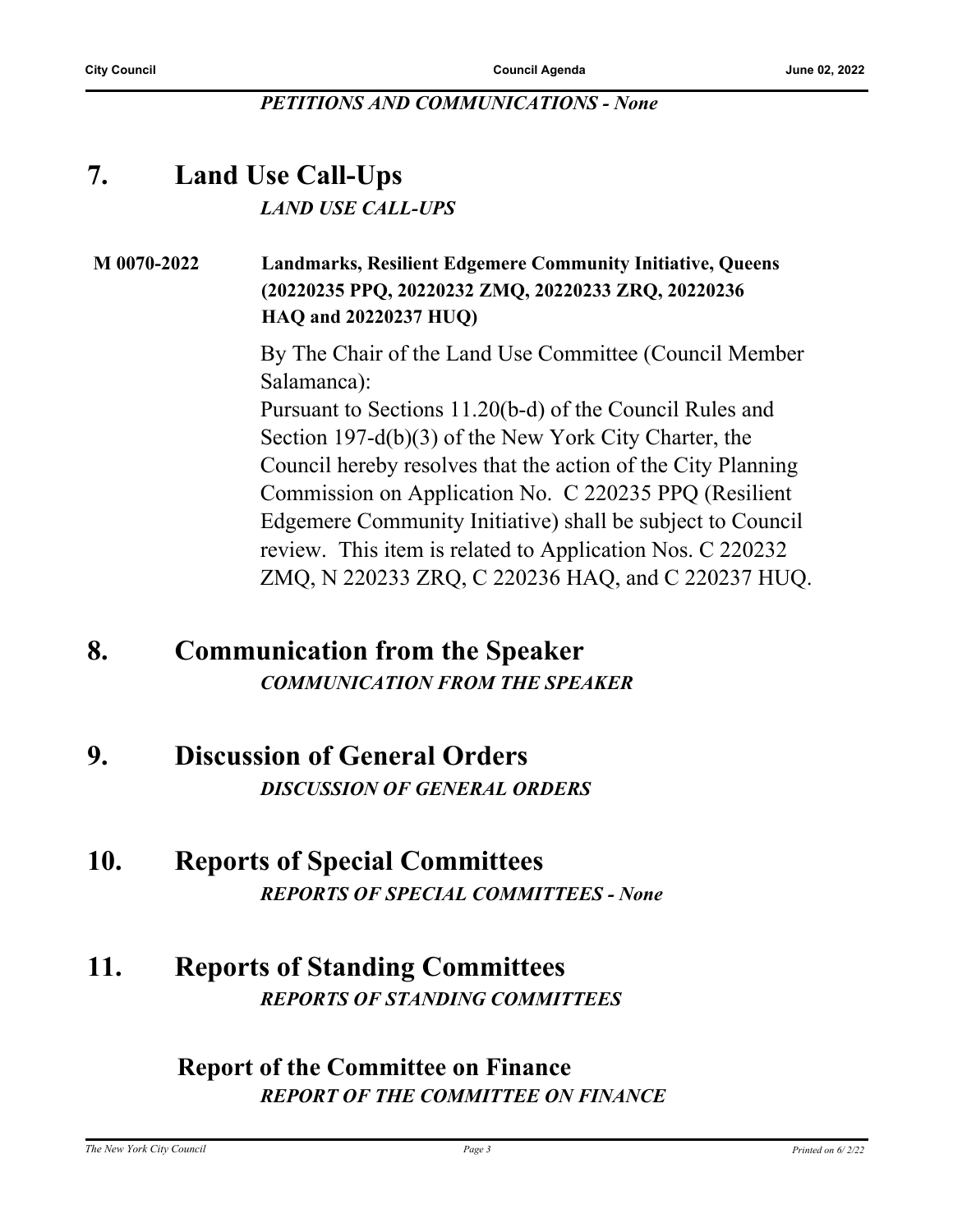| Int 0103-2022                                                                                                                | <b>Sutphin Boulevard Business Improvement District</b>                                                                                                                                                                                                                                                                                                                                                                                                                                                                                                                                                                                                                                                          |
|------------------------------------------------------------------------------------------------------------------------------|-----------------------------------------------------------------------------------------------------------------------------------------------------------------------------------------------------------------------------------------------------------------------------------------------------------------------------------------------------------------------------------------------------------------------------------------------------------------------------------------------------------------------------------------------------------------------------------------------------------------------------------------------------------------------------------------------------------------|
|                                                                                                                              | A Local Law to amend the administrative code of the city of<br>New York, in relation to authorizing an increase in the amount<br>to be expended annually in the Sutphin Boulevard business<br>improvement district, an extension of the boundaries of such<br>district, a change in the method of assessment upon which the<br>district charge in such district is based, and an increase in the<br>maximum total amount to be expended for improvements in<br>such district, and providing for the dissolution of the one<br>hundred sixty-fifth street mall special assessment district, and<br>the dissolution of the Jamaica Center mall special assessment<br>district<br><b>Coupled on General Orders</b> |
| <b>Res 0191-2022</b>                                                                                                         | Establish that the discount percentage for early payment of real<br>estate taxes be set at one-half of one percent per annum for<br>Fiscal Year 2023.                                                                                                                                                                                                                                                                                                                                                                                                                                                                                                                                                           |
|                                                                                                                              | Resolution to establish that the discount percentage for early<br>payment of real estate taxes be set at one-half of one percent<br>per annum for Fiscal Year 2023.<br><b>Preconsidered - Coupled on General Orders</b>                                                                                                                                                                                                                                                                                                                                                                                                                                                                                         |
| <b>Report of the Committee on Housing and Buildings</b><br><b>REPORT OF THE COMMITTEE ON HOUSING AND</b><br><b>BUILDINGS</b> |                                                                                                                                                                                                                                                                                                                                                                                                                                                                                                                                                                                                                                                                                                                 |
| Int 0208-2022-A                                                                                                              | Inspections of self-closing doors and fire safety notices in<br>residential buildings.                                                                                                                                                                                                                                                                                                                                                                                                                                                                                                                                                                                                                          |
|                                                                                                                              | A Local Law to amend the administrative code of the city of<br>New York, in relation to inspections of self-closing doors and<br>fire safety notices in residential buildings<br><b>Amended and Coupled on General Orders</b>                                                                                                                                                                                                                                                                                                                                                                                                                                                                                   |
|                                                                                                                              |                                                                                                                                                                                                                                                                                                                                                                                                                                                                                                                                                                                                                                                                                                                 |

### **Report of the Committee on Land Use** *REPORT OF THE COMMITTEE ON LAND USE*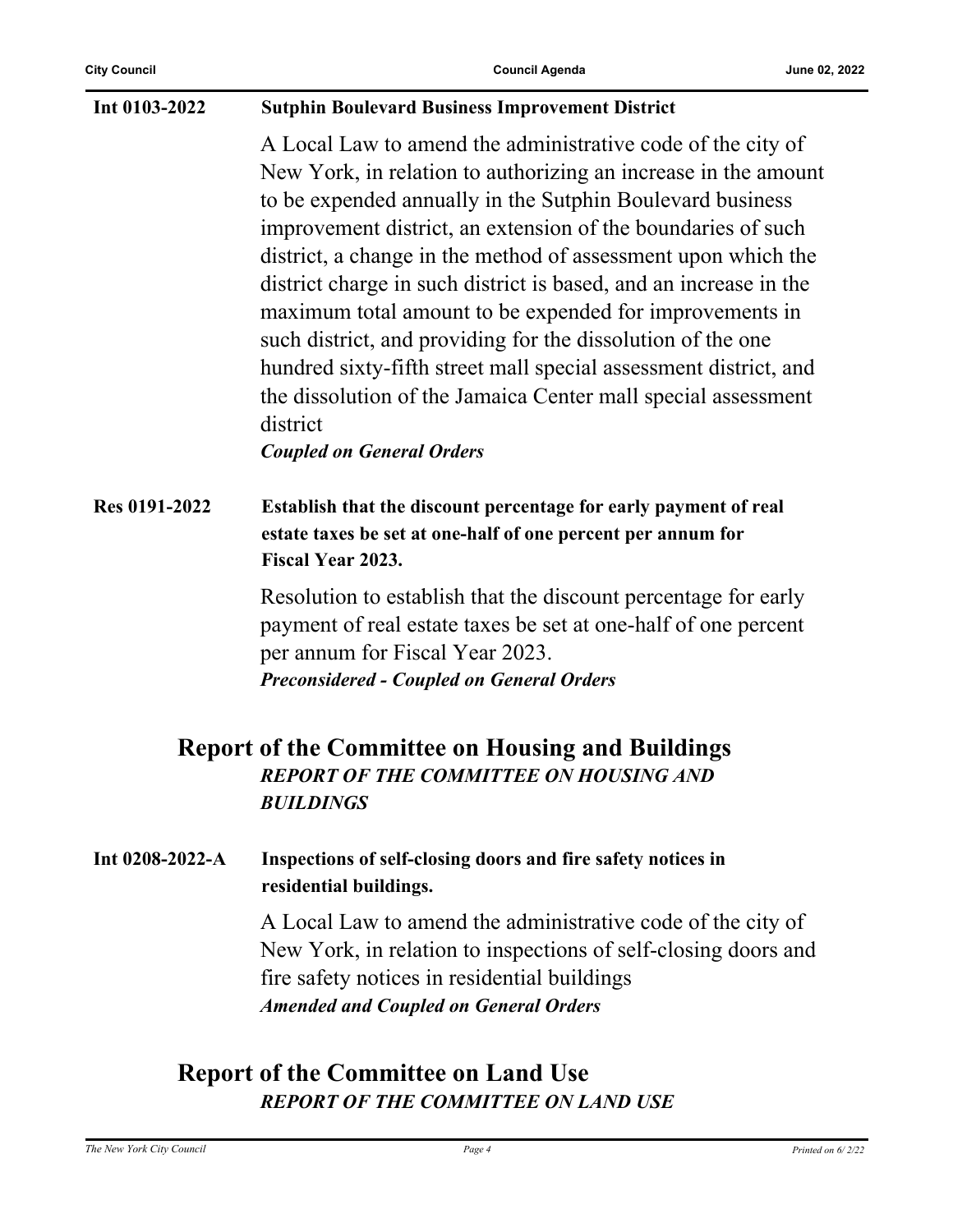| Res 0209-2022 | LU 50 - Zoning, 840 Lorimer Street Rezoning, Brooklyn (C<br>210299 ZMK)                                                                                                                                                                                                         |
|---------------|---------------------------------------------------------------------------------------------------------------------------------------------------------------------------------------------------------------------------------------------------------------------------------|
|               | Resolution approving the decision of the City Planning<br>Commission on ULURP No. C 210299 ZMK, a Zoning Map<br>amendment (Preconsidered L.U. No. 50).<br><b>Coupled on General Orders</b>                                                                                      |
| Res 0210-2022 | LU 51 - Zoning, 840 Lorimer Street Rezoning, Brooklyn (N<br>210300 ZRK)                                                                                                                                                                                                         |
|               | Resolution approving the decision of the City Planning<br>Commission on Application No. N 210300 ZRK, for an<br>amendment of the text of the Zoning Resolution<br>(Preconsidered L.U. No. 51).<br><b>Coupled on General Orders</b>                                              |
| Res 0211-2022 | LU 53 - Zoning, One 45/Museum of Civil Rights, Manhattan (C<br>220134 ZMM)                                                                                                                                                                                                      |
|               | Resolution approving a motion to file pursuant to withdrawal<br>of the application regarding the decision of the City Planning<br>Commission on ULURP No. C 220134 ZMM, a Zoning Map<br>amendment (L.U. No. 53).<br><b>Coupled to be Filed Pursuant to Letter of Withdrawal</b> |
| Res 0212-2022 | LU 54 - Zoning, One 45/Museum of Civil Rights, Manhattan (N<br>220135 ZRM)                                                                                                                                                                                                      |
|               | Resolution approving a motion to file pursuant to withdrawal<br>of the application regarding the decision of the City Planning<br>Commission on Application No. N 220135 ZRM, for an<br>amendment of the text of the Zoning Resolution (L.U. No.<br>54).                        |
|               | <b>Coupled to be Filed Pursuant to Letter of Withdrawal</b>                                                                                                                                                                                                                     |
| Res 0213-2022 | LU 55 - Zoning, One 45/Museum of Civil Rights, Manhattan (C<br>220136 ZSM)                                                                                                                                                                                                      |
|               | Resolution approving a motion to file pursuant to withdrawal                                                                                                                                                                                                                    |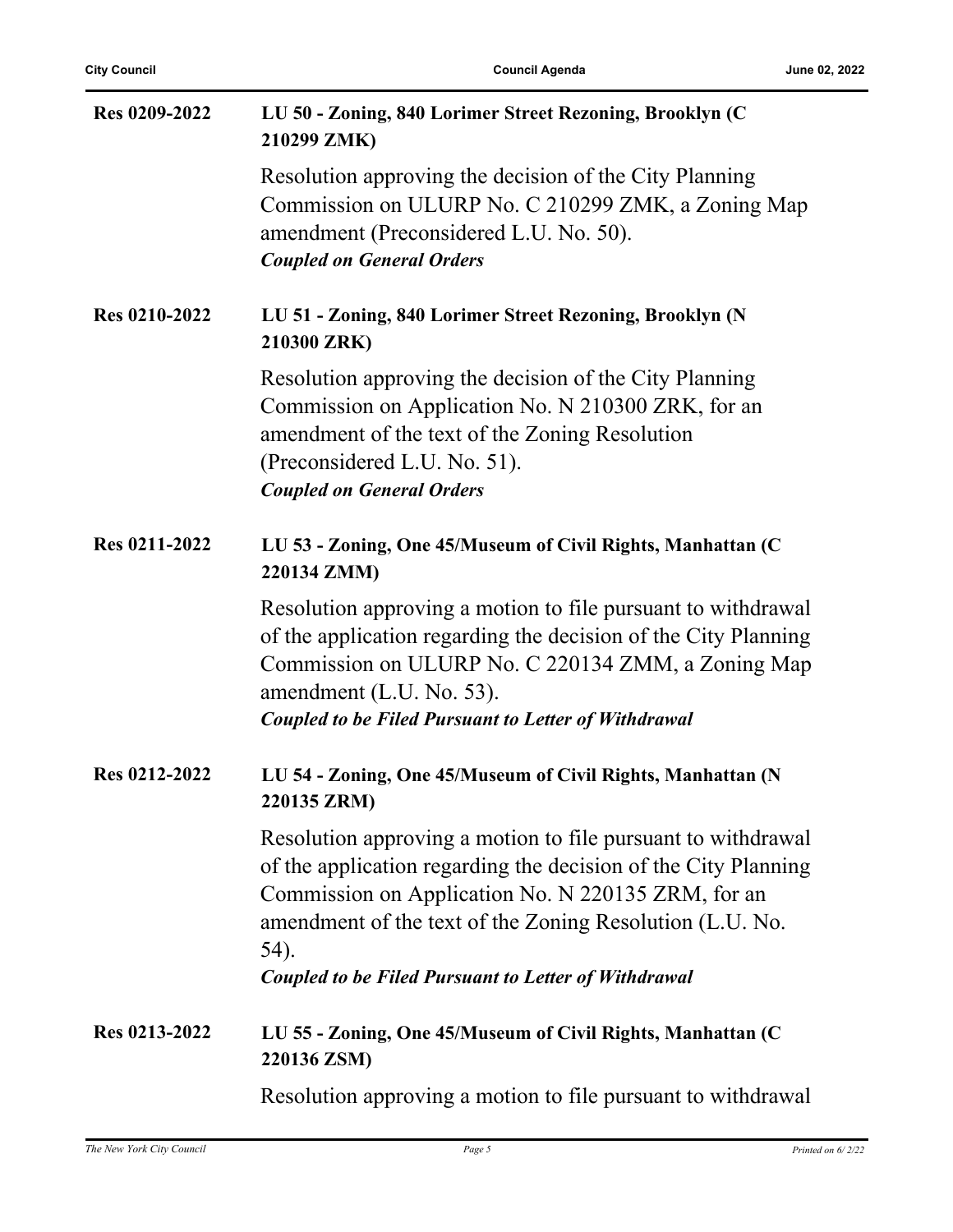|               | of the application regarding the decision of the City Planning<br>Commission on ULURP No. C 220136 ZSM, for the grant of<br>a special permit (L.U. No. 55).<br><b>Coupled to be Filed Pursuant to Letter of Withdrawal</b>                                                                    |
|---------------|-----------------------------------------------------------------------------------------------------------------------------------------------------------------------------------------------------------------------------------------------------------------------------------------------|
| Res 0214-2022 | LU 56 - Zoning, One 45/Museum of Civil Rights, Manhattan (C<br>220137(A) ZSM)                                                                                                                                                                                                                 |
|               | Resolution approving a motion to file pursuant to withdrawal<br>of the application regarding the decision of the City Planning<br>Commission on ULURP No. C 220137(A) ZSM, for the grant<br>of a special permit (L.U. No. 56).<br><b>Coupled to be Filed Pursuant to Letter of Withdrawal</b> |
| Res 0215-2022 | LU 57 - Zoning, One 45/Museum of Civil Rights, Manhattan (C<br>220142 ZSM)                                                                                                                                                                                                                    |
|               | Resolution approving a motion to file pursuant to withdrawal<br>of the application regarding the decision of the City Planning<br>Commission on ULURP No. C 220142 ZSM, for the grant of<br>a special permit (L.U. No. 57).<br><b>Coupled to be Filed Pursuant to Letter of Withdrawal</b>    |
| Res 0216-2022 | LU 58 - Zoning, 1930 Adee Avenue Rezoning, Bronx (C 210391<br>ZMX)                                                                                                                                                                                                                            |
|               | Resolution approving the decision of the City Planning<br>Commission on ULURP No. C 210391 ZMX, a Zoning Map<br>amendment (L.U. No. 58).<br><b>Coupled on General Orders</b>                                                                                                                  |
| Res 0217-2022 | LU 59 - Zoning, 1930 Adee Avenue Rezoning, Bronx (N 210392<br>ZRX)                                                                                                                                                                                                                            |
|               | Resolution approving the decision of the City Planning<br>Commission on Application No. N 210392 ZRX, for an<br>amendment of the text of the Zoning Resolution (L.U. No.<br>59).<br><b>Coupled on General Orders</b>                                                                          |
|               |                                                                                                                                                                                                                                                                                               |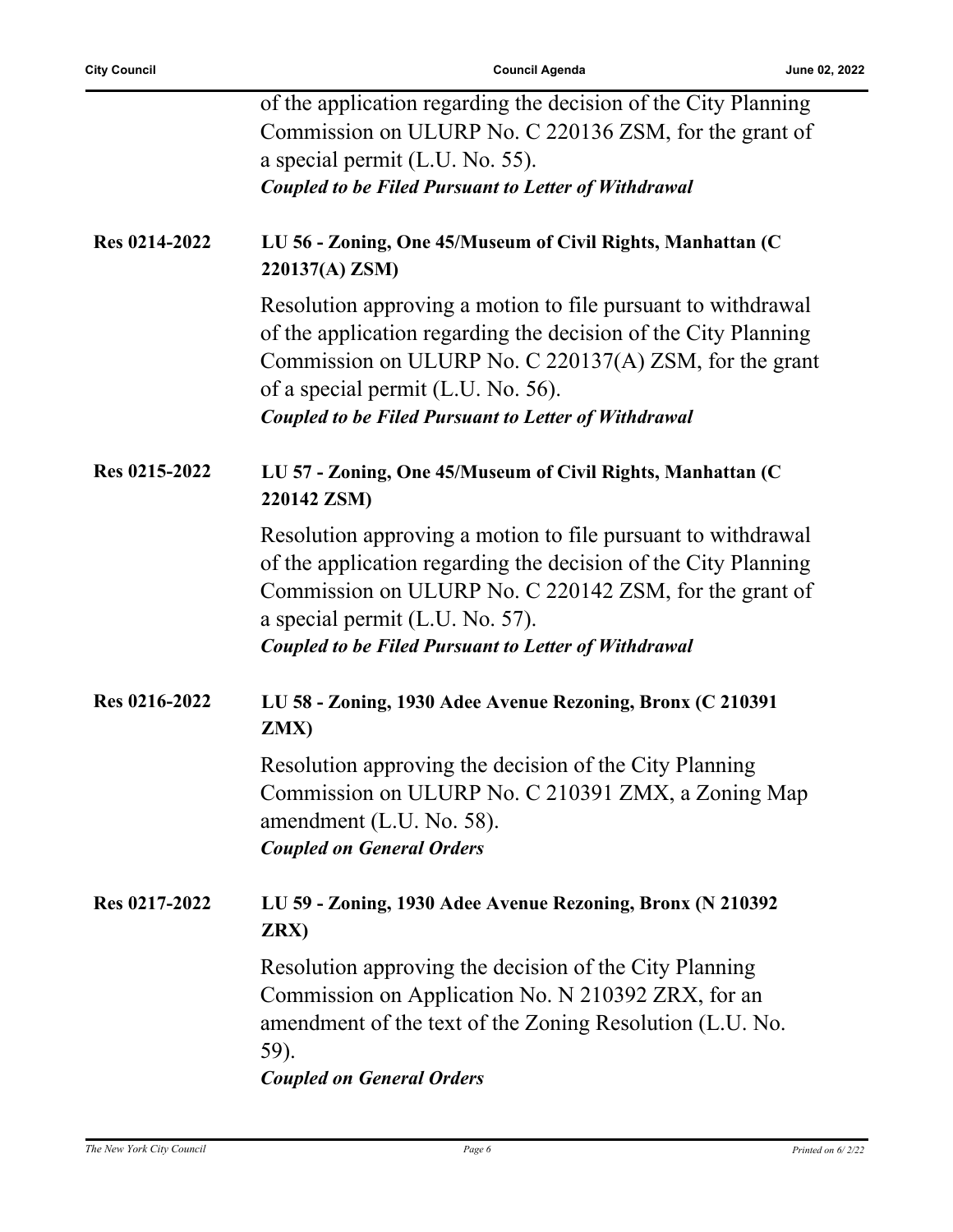#### **Report of the Committee on Rules, Privileges and Elections** *REPORT OF THE COMMITTEE ON RULES, PRIVILEGES AND ELECTIONS*

**Res 0204-2022 State Open Meetings Law providing that the Council and its Committees and Subcommittees may use videoconferencing to conduct meetings in accordance with the State Open Meetings Law.**

> Resolution pursuant to the State Open Meetings Law providing that the Council and its Committees and Subcommittees may use videoconferencing to conduct meetings in accordance with the State Open Meetings Law and that the Speaker shall take all actions necessary to accomplish this and make any and all determinations during a disaster emergency relating to the in-person participation requirements of such law.

*Preconsidered - Coupled on General Orders*

#### **Report of the Committee on Women and Gender Equity** *REPORT OF THE COMMITTEE ON WOMEN AND GENDER EQUITY*

**Int 0179-2022-A Creating a task force to examine the role of women in nontraditional workplaces.**

> A Local Law in relation to a report on the role of women and gender non-binary, non-conforming, and intersex workers in nontraditional careers *Amended and Laid Over*

#### **12. General Orders Calendar** *GENERAL ORDERS CALENDAR*

**Res 0218-2022 LU 39 - Zoning, 146-93 Guy Brewer Boulevard Rezoning, Queens (C 200246 ZMQ)**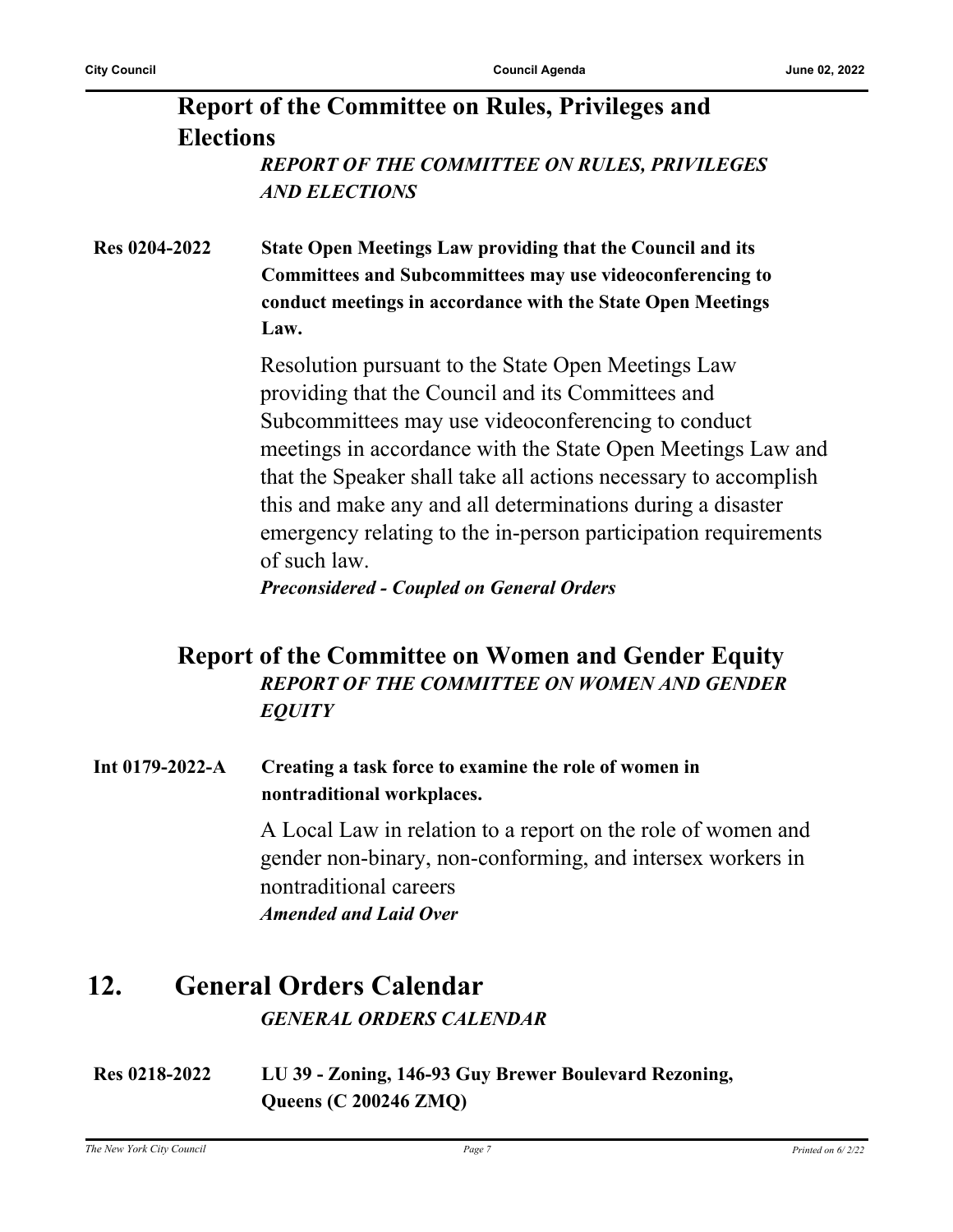|               | Resolution approving with modifications the decision of the<br>City Planning Commission on ULURP No. C 200246 ZMQ, a<br>Zoning Map amendment (Preconsidered L.U. No. 39).<br><b>Coupled on General Orders</b>                                         |
|---------------|-------------------------------------------------------------------------------------------------------------------------------------------------------------------------------------------------------------------------------------------------------|
| Res 0219-2022 | LU 41 - Zoning, 103 Lee Avenue, Brooklyn (C 210312 ZMK)                                                                                                                                                                                               |
|               | Resolution approving with modifications the decision of the<br>City Planning Commission on ULURP No. C 210312 ZMK, a<br>Zoning Map amendment (Preconsidered L.U. No. 41).<br><b>Coupled on General Orders</b>                                         |
| Res 0220-2022 | LU 42 - Zoning, 103 Lee Avenue, Brooklyn (N 210313 ZRK)                                                                                                                                                                                               |
|               | Resolution approving with modifications the decision of the<br>City Planning Commission on Application No. N 210313<br>ZRK, for an amendment of the text of the Zoning Resolution<br>(Preconsidered L.U. No. 42).<br><b>Coupled on General Orders</b> |
| T2022-0001    | <b>Commissioner of Deeds</b>                                                                                                                                                                                                                          |
|               | <b>Coupled on General Orders</b>                                                                                                                                                                                                                      |
|               | <b>Coupled on General Orders Calendar</b><br><b>COUPLED ON GENERAL ORDERS CALENDAR</b>                                                                                                                                                                |

## **Finance**

#### *FINANCE*

| Int 0103-2022        | <b>Sutphin Boulevard Business Improvement District</b><br>GO                                                                                                                       |
|----------------------|------------------------------------------------------------------------------------------------------------------------------------------------------------------------------------|
| <b>Res 0191-2022</b> | Establish that the discount percentage for early payment of real<br>estate taxes be set at one-half of one percent per annum for<br>Fiscal Year 2023.<br><b>Preconsidered – GO</b> |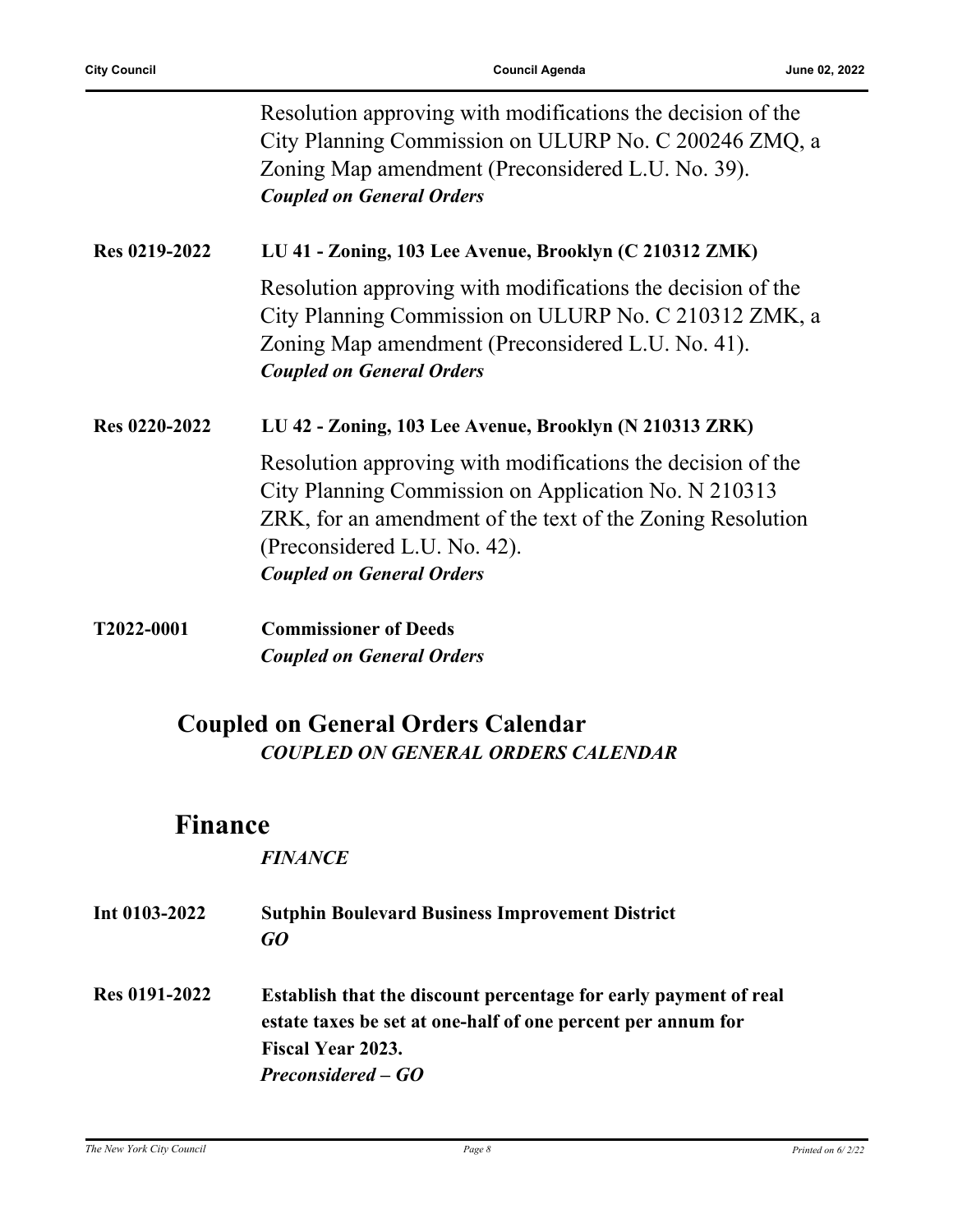# **Housing and Buildings**

*HOUSING AND BUILDINGS*

**Int 0208-2022-A Inspections of self-closing doors and fire safety notices in residential buildings.** *A and GO*

## **Land Use**

*LAND USE*

- **Res 0209-2022 LU 50 Zoning, 840 Lorimer Street Rezoning, Brooklyn (C 210299 ZMK)** *GO*
- **Res 0210-2022 LU 51 Zoning, 840 Lorimer Street Rezoning, Brooklyn (N 210300 ZRK)** *GO*
- **Res 0211-2022 LU 53 Zoning, One 45/Museum of Civil Rights, Manhattan (C 220134 ZMM)** *Filed*
- **Res 0212-2022 LU 54 Zoning, One 45/Museum of Civil Rights, Manhattan (N 220135 ZRM)** *Filed*
- **Res 0213-2022 LU 55 Zoning, One 45/Museum of Civil Rights, Manhattan (C 220136 ZSM)** *Filed*
- **Res 0214-2022 LU 56 Zoning, One 45/Museum of Civil Rights, Manhattan (C 220137(A) ZSM)** *Filed*
- **Res 0215-2022 LU 57 Zoning, One 45/Museum of Civil Rights, Manhattan (C 220142 ZSM)** *Filed*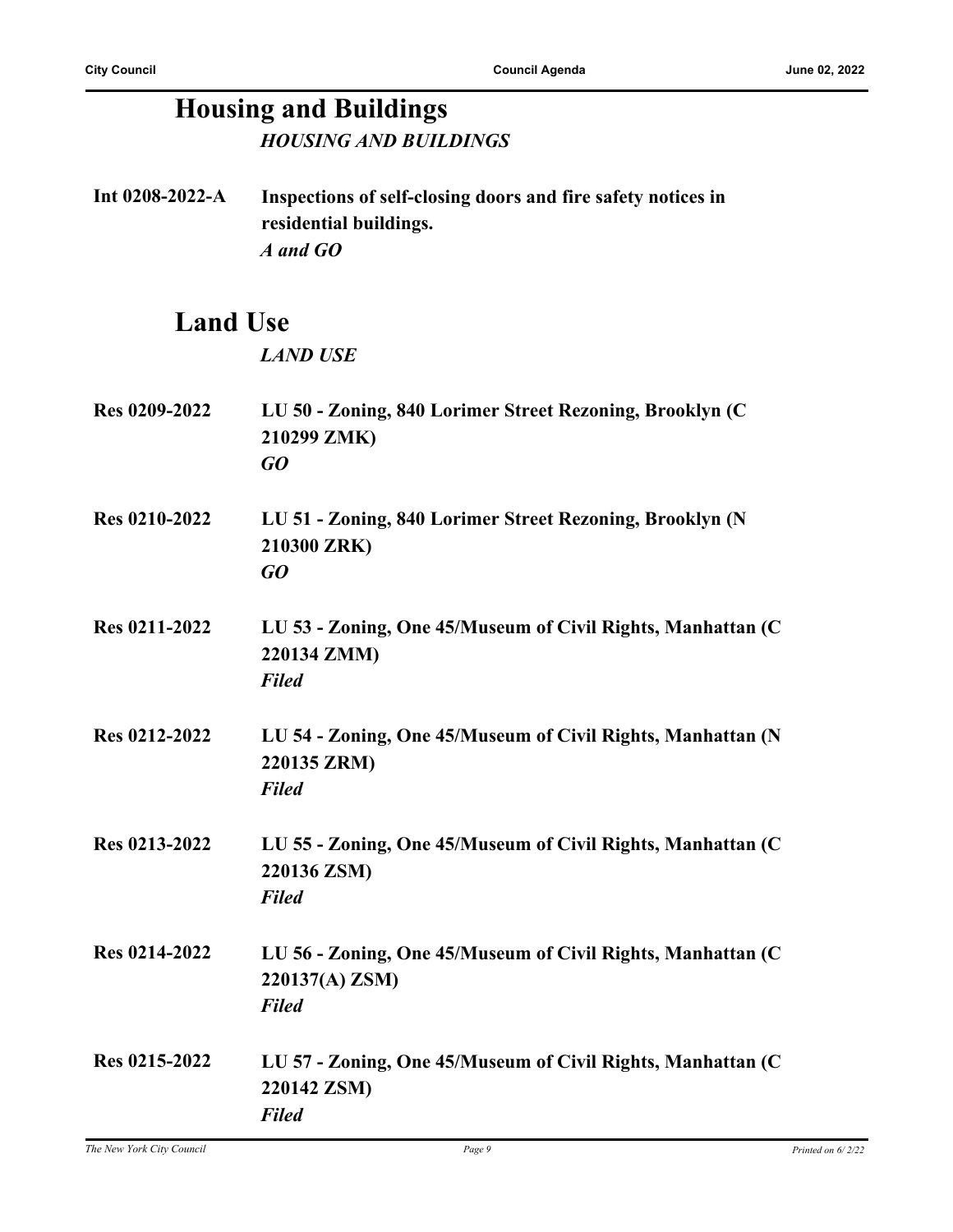| <b>Res 0216-2022</b> | LU 58 - Zoning, 1930 Adee Avenue Rezoning, Bronx (C 210391)<br>ZMX)<br>GO |
|----------------------|---------------------------------------------------------------------------|
| Res 0217-2022        | LU 59 - Zoning, 1930 Adee Avenue Rezoning, Bronx (N 210392)<br>ZRX)<br>GO |

#### **Rules, Privileges, and Elections** *RULES, PRIVILEGES AND ELECTIONS*

**Res 0204-2022 State Open Meetings Law providing that the Council and its Committees and Subcommittees may use videoconferencing to conduct meetings in accordance with the State Open Meetings Law.** *Preconsidered – GO*

## **General Orders Calendar**

*GENERAL ORDERS CALENDAR*

| Res 0218-2022 | LU 39 - Zoning, 146-93 Guy Brewer Boulevard Rezoning,<br><b>Queens (C 200246 ZMQ)</b><br>GO |
|---------------|---------------------------------------------------------------------------------------------|
| Res 0219-2022 | LU 41 - Zoning, 103 Lee Avenue, Brooklyn (C 210312 ZMK)<br>GQ                               |
| Res 0220-2022 | LU 42 - Zoning, 103 Lee Avenue, Brooklyn (N 210313 ZRK)<br>GQ                               |
| T2022-0001    | <b>Commissioner of Deeds</b><br>GO                                                          |

## **13. Introduction & Reading of Bills**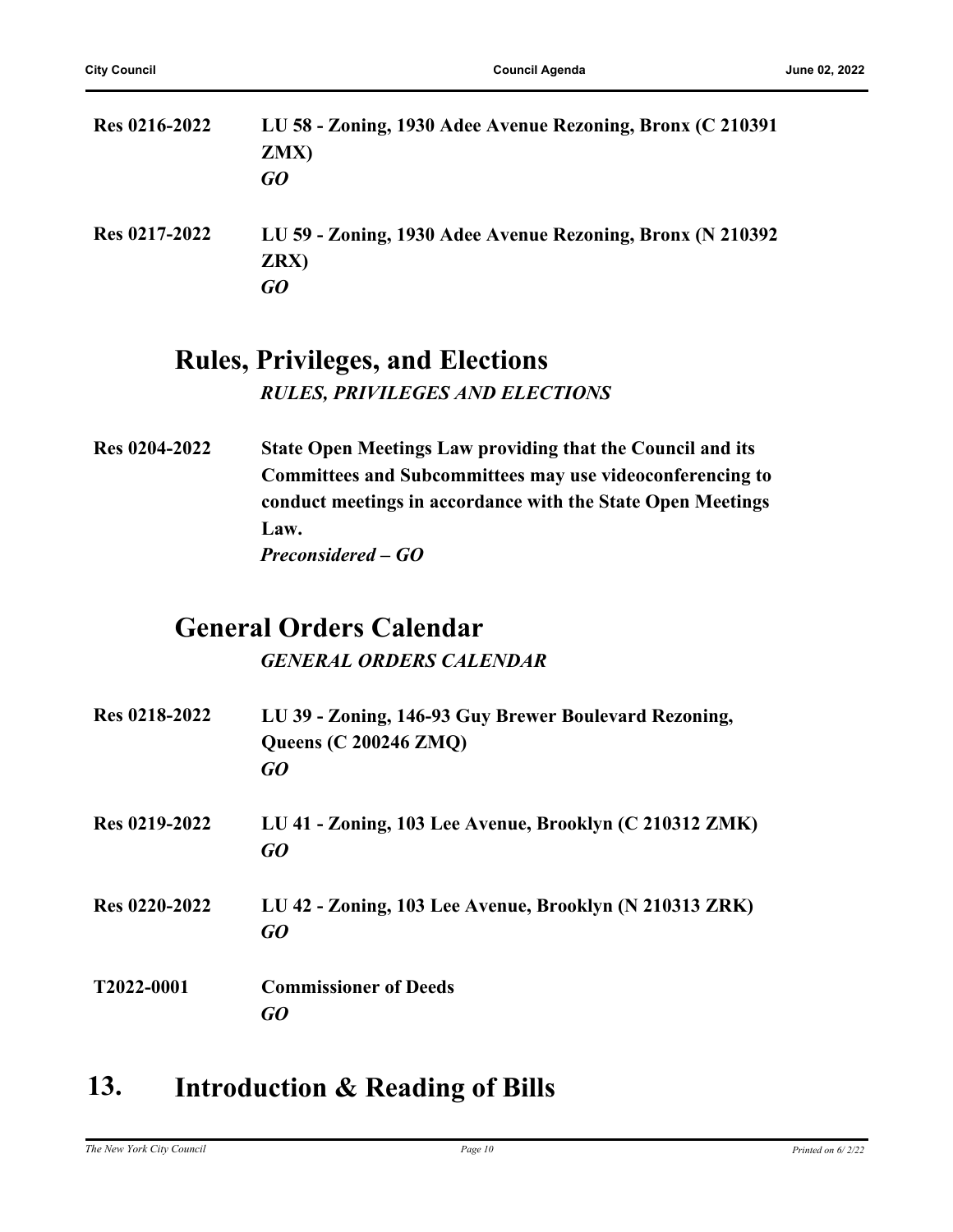#### **See Attached** *INTRODUCTION & READING OF BILLS (SEE BELOW)*

### **14. Discussion of Resolutions** *DISCUSSION OF RESOLUTIONS*

### **15. Resolutions**

*RESOLUTIONS – None*

### **16. General Discussion** *GENERAL DISCUSSION*

### **17. Extension of Remarks** *EXTENSION OF REMARKS*

#### **INTRODUCTION AND READING OF BILLS** *INTRODUCTION AND READING OF BILLS*

| Int 0458-2022 | By The Speaker (Council Member Adams)                                                                                                                                                                           |
|---------------|-----------------------------------------------------------------------------------------------------------------------------------------------------------------------------------------------------------------|
|               | A Local Law to amend the administrative code of the city of<br>New York, in relation to requiring the department of health<br>and mental hygiene to maintain language access services for<br>abortion providers |
|               | <b>Women and Gender Equity</b>                                                                                                                                                                                  |
| Int 0459-2022 | By Council Members Abreu and Nurse                                                                                                                                                                              |
|               | A Local Law to amend the administrative code of the city of<br>New York, in relation to rat mitigation zones<br><b>Sanitation and Solid Waste Management</b>                                                    |
| Int 0460-2022 | By Council Members Abreu, Nurse and Bottcher                                                                                                                                                                    |
|               | A Local Law to amend the administrative code of the city of                                                                                                                                                     |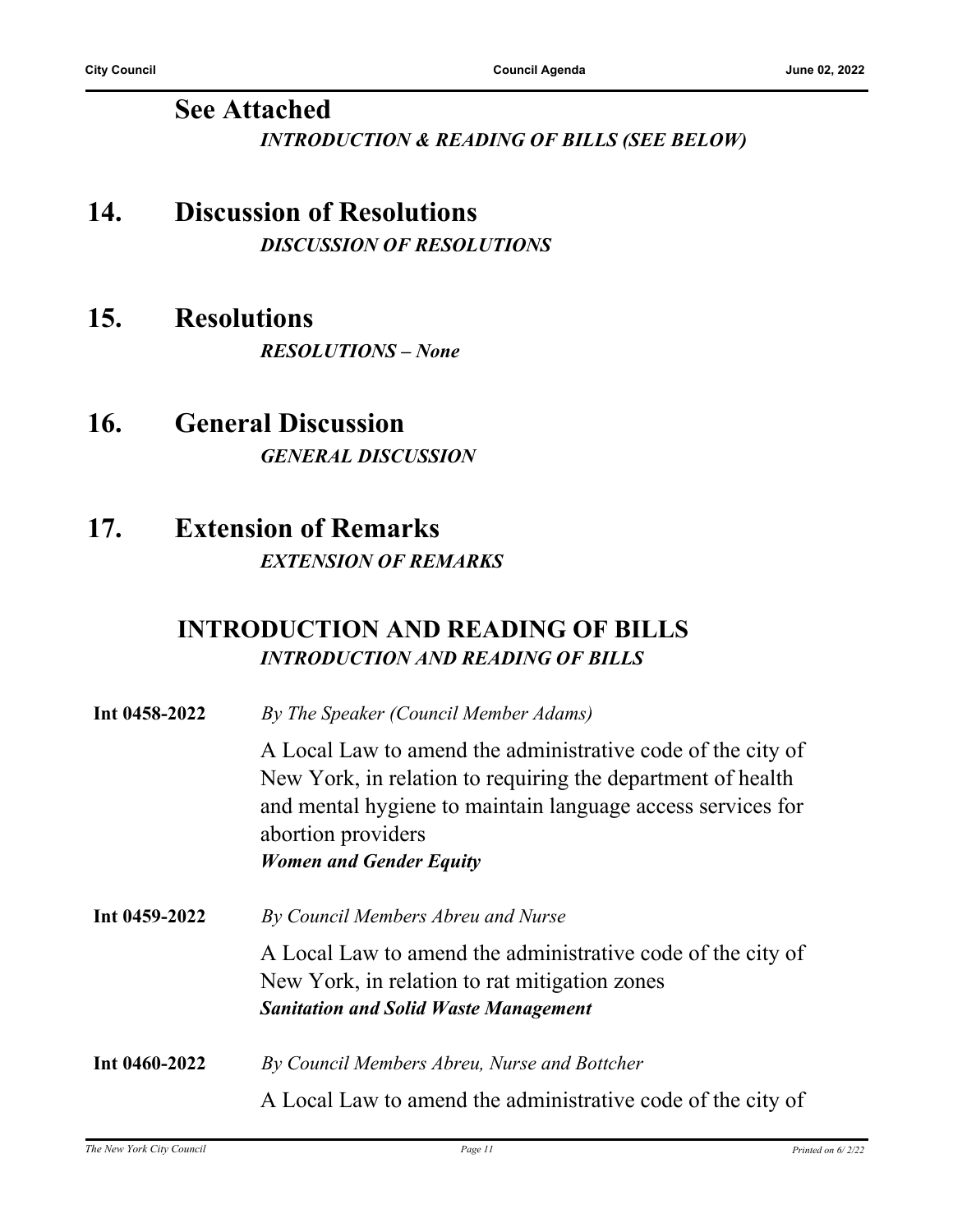j.

| New York, in relation to receptacles in a building or dwelling                                                                                                                                                                                                                                                                                                                        |
|---------------------------------------------------------------------------------------------------------------------------------------------------------------------------------------------------------------------------------------------------------------------------------------------------------------------------------------------------------------------------------------|
|                                                                                                                                                                                                                                                                                                                                                                                       |
| that has a high concentration of rodent infestation                                                                                                                                                                                                                                                                                                                                   |
| <b>Sanitation and Solid Waste Management</b>                                                                                                                                                                                                                                                                                                                                          |
| By Council Members Ariola and Borelli                                                                                                                                                                                                                                                                                                                                                 |
| A Local Law to amend the administrative code of the city of<br>New York, in relation to identifying and removing boats from<br>New York city's littoral waters<br><b>Resiliency and Waterfronts</b>                                                                                                                                                                                   |
| By Council Member Avilés                                                                                                                                                                                                                                                                                                                                                              |
| Resolution calling upon the New York State Legislature to<br>pass, and Governor to sign, Senate Bill S.6453 and Assembly<br>Bill A.1466C, the "NYS Build Public Renewables Act"<br>enabling the New York Power Authority to own and build new<br>renewable generation, storage, and transmission.<br><b>Environmental Protection</b>                                                  |
| By Council Member Ayala                                                                                                                                                                                                                                                                                                                                                               |
| A Local Law to amend the administrative code of the city of<br>New York, in relation to requiring pharmacies enrolled in a<br>city program to dispense opioid antagonists under a standing<br>order of the department of health and mental hygiene to post<br>signs announcing their enrollment and that patients may<br>procure opioid antagonists at such pharmacy<br><b>Health</b> |
| By Council Member Avilés                                                                                                                                                                                                                                                                                                                                                              |
| Resolution calling upon the New York State Legislature and<br>Governor to provide their share of the additional three billion<br>dollars annually, that must be reinvested into NYCHA in order<br>to address capital needs resulting from decades of<br>disinvestment in its building stock.<br><b>Public Housing</b>                                                                 |
|                                                                                                                                                                                                                                                                                                                                                                                       |

**Res 0191-2022** *By Council Member Ayala*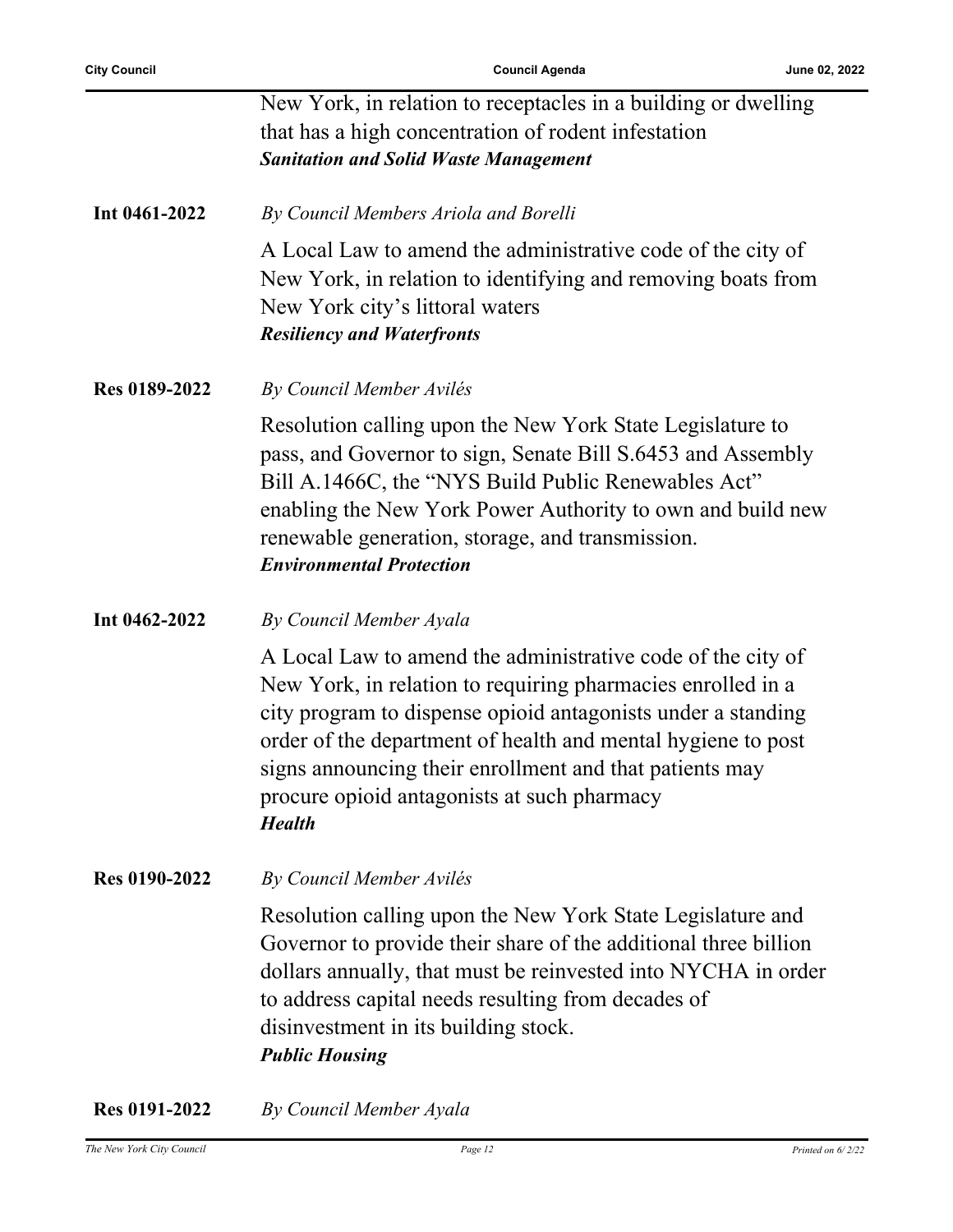÷

|                      | Resolution to establish that the discount percentage for early<br>payment of real estate taxes be set at one-half of one percent<br>per annum for Fiscal Year 2023.<br><b>Preconsidered - Finance</b>                                                                                                                                                                                 |
|----------------------|---------------------------------------------------------------------------------------------------------------------------------------------------------------------------------------------------------------------------------------------------------------------------------------------------------------------------------------------------------------------------------------|
| Res 0192-2022        | By Council Member Ayala                                                                                                                                                                                                                                                                                                                                                               |
|                      | Resolution to establish that the interest rate be four percent per<br>annum for Fiscal Year 2023 for non-payment of taxes on<br>properties with an assessed value of not more than \$250,000,<br>or not more than \$250,000 per residential unit for cooperative<br>apartments.<br><b>Preconsidered - Finance</b>                                                                     |
| <b>Res 0193-2022</b> | By Council Member Ayala                                                                                                                                                                                                                                                                                                                                                               |
|                      | Resolution to establish that the interest rate be seven percent<br>per annum for Fiscal Year 2023 for non-payment of taxes on<br>properties with an assessed value of more than \$250,000 but<br>less than or equal to \$450,000, or more than \$250,000 but<br>less than or equal to \$450,000 per residential unit for<br>cooperative apartments.<br><b>Preconsidered - Finance</b> |
| <b>Res 0194-2022</b> | By Council Member Ayala                                                                                                                                                                                                                                                                                                                                                               |
|                      | Resolution to establish that the interest rate be 14 percent per<br>annum for Fiscal Year 2023 for non-payment of taxes on<br>properties with an assessed value of more than \$450,000, or<br>more than \$450,000 per residential unit for cooperative<br>apartments.<br><b>Preconsidered - Finance</b>                                                                               |
| Int 0463-2022        | By Council Members Barron, Richardson Jordan, Ossé and Avilés                                                                                                                                                                                                                                                                                                                         |
|                      | A Local Law to amend the New York city charter and the<br>administrative code of the city of New York, in relation to<br>creating an elected civilian review board and repealing the<br>civilian complaint review board and independent police<br>investigation and audit board                                                                                                       |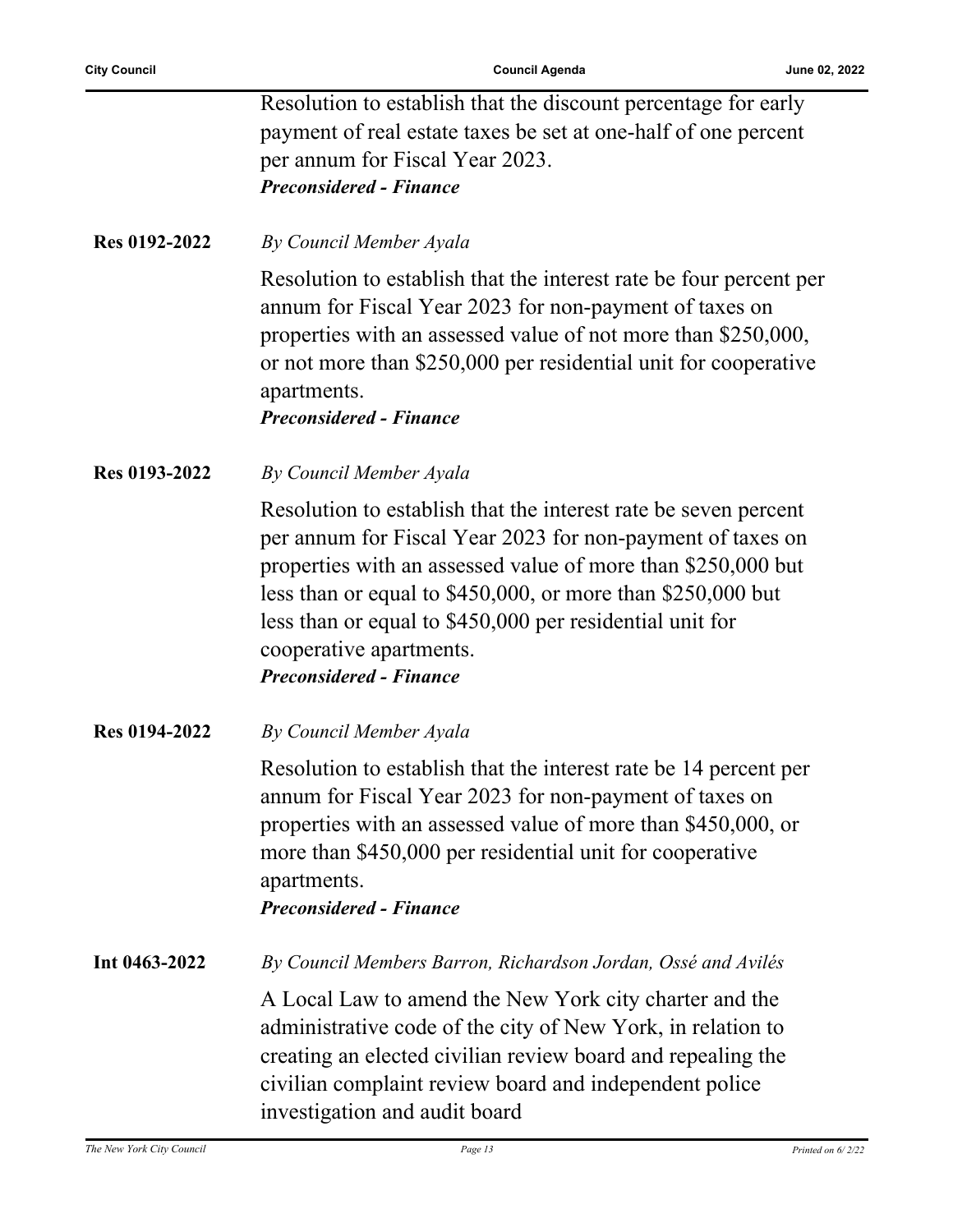**Int 0464-2022** *By Council Members Brewer, Powers, Rivera, Menin, Bottcher, Abreu, Ayala and Marte (in conjunction with the Manhattan Borough President)*

> A Local Law to amend the administrative code of the city of New York, in relation to exempting certain grocery stores from the commercial rent tax *Finance*

**Res 0195-2022** *By Council Members Brewer and Menin*

Resolution calling upon the New York State Legislature to pass, and the Governor to sign, The Reproductive Freedom and Equity Program (S.9078/A.10148A), which would establish a grant program to provide funding to New York abortion providers and non-profit organizations to increase access to abortion care *Women and Gender Equity*

**Res 0196-2022** *By Council Member Brooks-Powers*

Resolution calling upon the New York State Legislature to pass, and the Governor to sign, S.9137/A.10357, which would allow out-of-state physicians to provide reproductive health services in this state while awaiting full licensure *Women and Gender Equity*

**Int 0465-2022** *By Council Member Cabán*

A Local Law to amend the administrative code of the city of New York, in relation to a report on the provision of medical services related to reproductive health care *Women and Gender Equity*

#### **Int 0466-2022** *By Council Members Cabán, The Public Advocate ( Mr. Williams) and Hanif*

A Local Law to amend the administrative code of the city of New York, in relation to prohibiting the use of city resources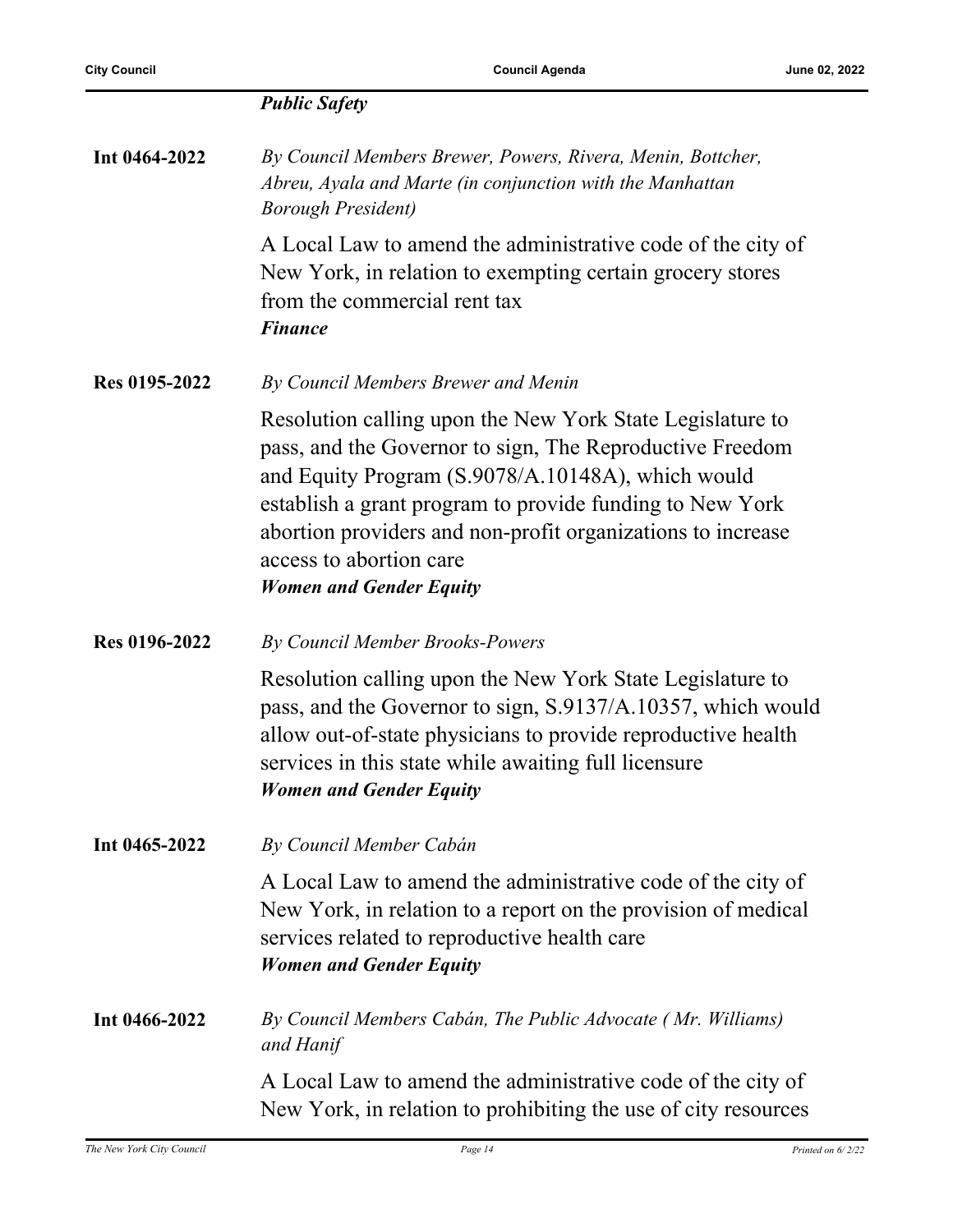|               | to enforce abortion restrictions and create a private right of                                                                                                                                                              |
|---------------|-----------------------------------------------------------------------------------------------------------------------------------------------------------------------------------------------------------------------------|
|               | action related to detention                                                                                                                                                                                                 |
|               | <b>Women and Gender Equity</b>                                                                                                                                                                                              |
|               |                                                                                                                                                                                                                             |
| Res 0197-2022 | By Council Members Cabán, Velázquez, The Public Advocate (Mr.<br>Williams) and Hudson                                                                                                                                       |
|               | Resolution declaring New York City a safe city for all those in<br>need of abortion-related care<br><b>Women and Gender Equity</b>                                                                                          |
| Int 0467-2022 | By Council Member De La Rosa (by request of the Queens Borough<br>President)                                                                                                                                                |
|               | A Local Law to amend the administrative code of the city of<br>New York, in relation to New York City agencies policies<br>regarding work-related communications during non-work<br>hours<br><b>Civil Service and Labor</b> |
|               |                                                                                                                                                                                                                             |
| Int 0468-2022 | By Council Member Gennaro                                                                                                                                                                                                   |
|               | A Local Law to amend the administrative code of the city of<br>New York, in relation to an invasive species advisory board<br><b>Environmental Protection</b>                                                               |
| Int 0469-2022 | By Council Member Gennaro                                                                                                                                                                                                   |
|               | A Local Law to amend the administrative code of the city of<br>New York, in relation to signs near diaper changing tables<br><b>Environmental Protection</b>                                                                |
| Int 0470-2022 | By Council Members Gennaro and Cabán                                                                                                                                                                                        |
|               | A Local Law to amend the administrative code of the city of<br>New York, in relation to phasing out the use of fuel oil grade<br>no.4                                                                                       |
|               | <b>Environmental Protection</b>                                                                                                                                                                                             |
| Int 0471-2022 | By Council Member Gennaro (by request of the Queens Borough<br>President)                                                                                                                                                   |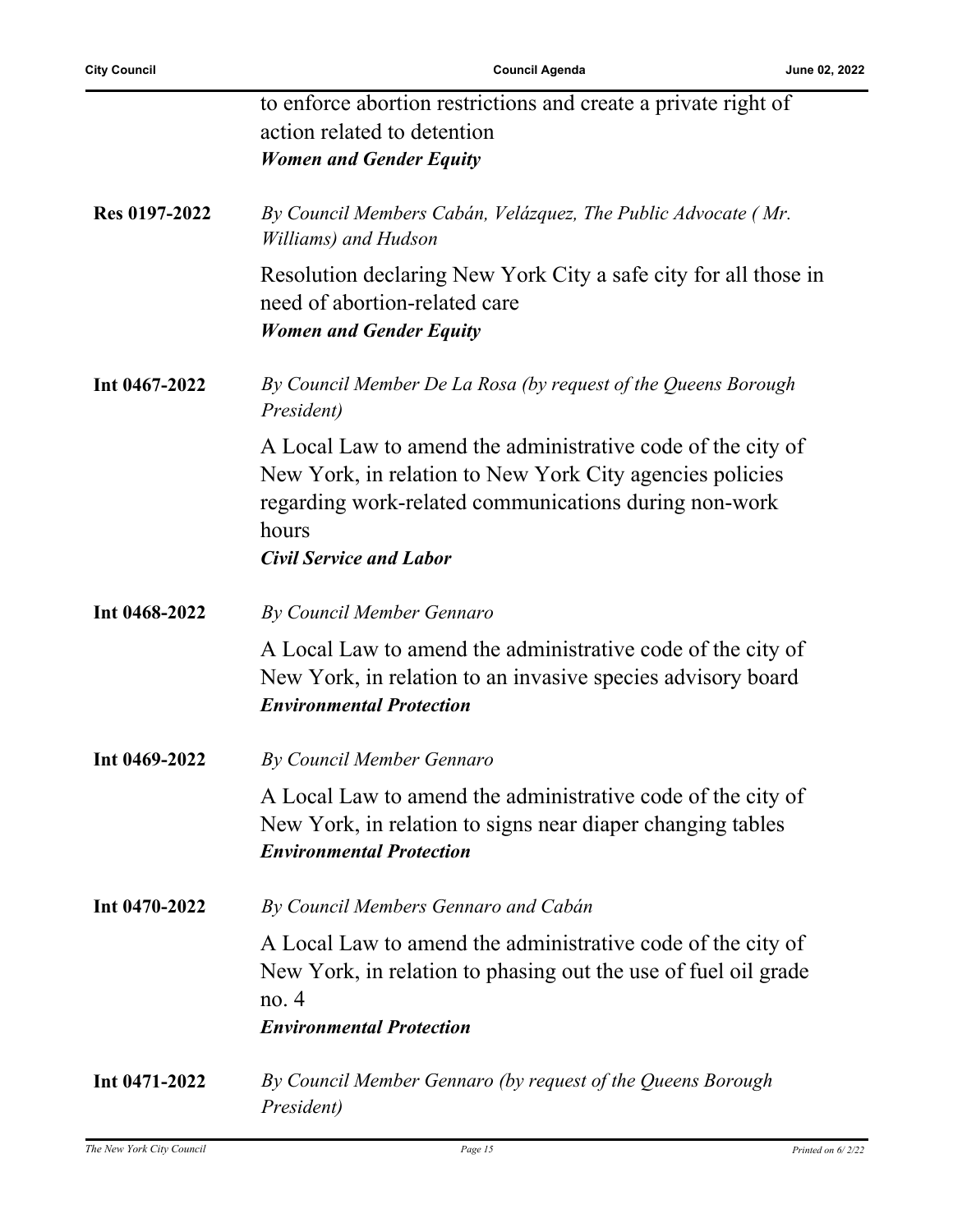Ĭ.

|               | A Local Law in relation to clarifying the effective date of local<br>law number 92 for the year 2019 and local law number 94 for<br>the year 2019                                                                                                                                                                                                         |
|---------------|-----------------------------------------------------------------------------------------------------------------------------------------------------------------------------------------------------------------------------------------------------------------------------------------------------------------------------------------------------------|
|               | <b>Environmental Protection</b>                                                                                                                                                                                                                                                                                                                           |
| Res 0198-2022 | By Council Member Gennaro                                                                                                                                                                                                                                                                                                                                 |
|               | Resolution calling upon the United States Secretary of the<br>Interior to assemble a group of tribal leaders to consider<br>renaming the United States Department of the Interior's<br>Bureau of Indian Affairs to include the phrase Indigenous<br>People $(s)$ .<br><b>Cultural Affairs, Libraries and International Intergroup</b><br><b>Relations</b> |
| Int 0472-2022 | By Council Members Gutiérrez and Louis                                                                                                                                                                                                                                                                                                                    |
|               | A Local Law in relation to establishing a pilot program in the<br>department of health and mental hygiene to train doulas and<br>provide doula services to residents in all five boroughs<br><b>Health</b>                                                                                                                                                |
| Int 0473-2022 | By Council Members Gutiérrez, Restler, De La Rosa and Ayala                                                                                                                                                                                                                                                                                               |
|               | A Local Law to amend the administrative code of the city of<br>New York, in relation to requiring text to 911 and next<br>generation 911 to be available in the designated citywide<br>languages<br><b>Technology</b>                                                                                                                                     |
| Int 0474-2022 | By Council Members Hanif, The Public Advocate (Mr. Williams),<br>Williams, Hudson and Cabán                                                                                                                                                                                                                                                               |
|               | A Local Law to amend the administrative code of the city of<br>New York, in relation to a public information and outreach<br>campaign regarding safe access to reproductive health care<br><b>Civil and Human Rights</b>                                                                                                                                  |
| Int 0475-2022 | By Council Members Hanif, Cabán, The Public Advocate (Mr.<br>Williams), Louis, Rivera, Hudson and Farías                                                                                                                                                                                                                                                  |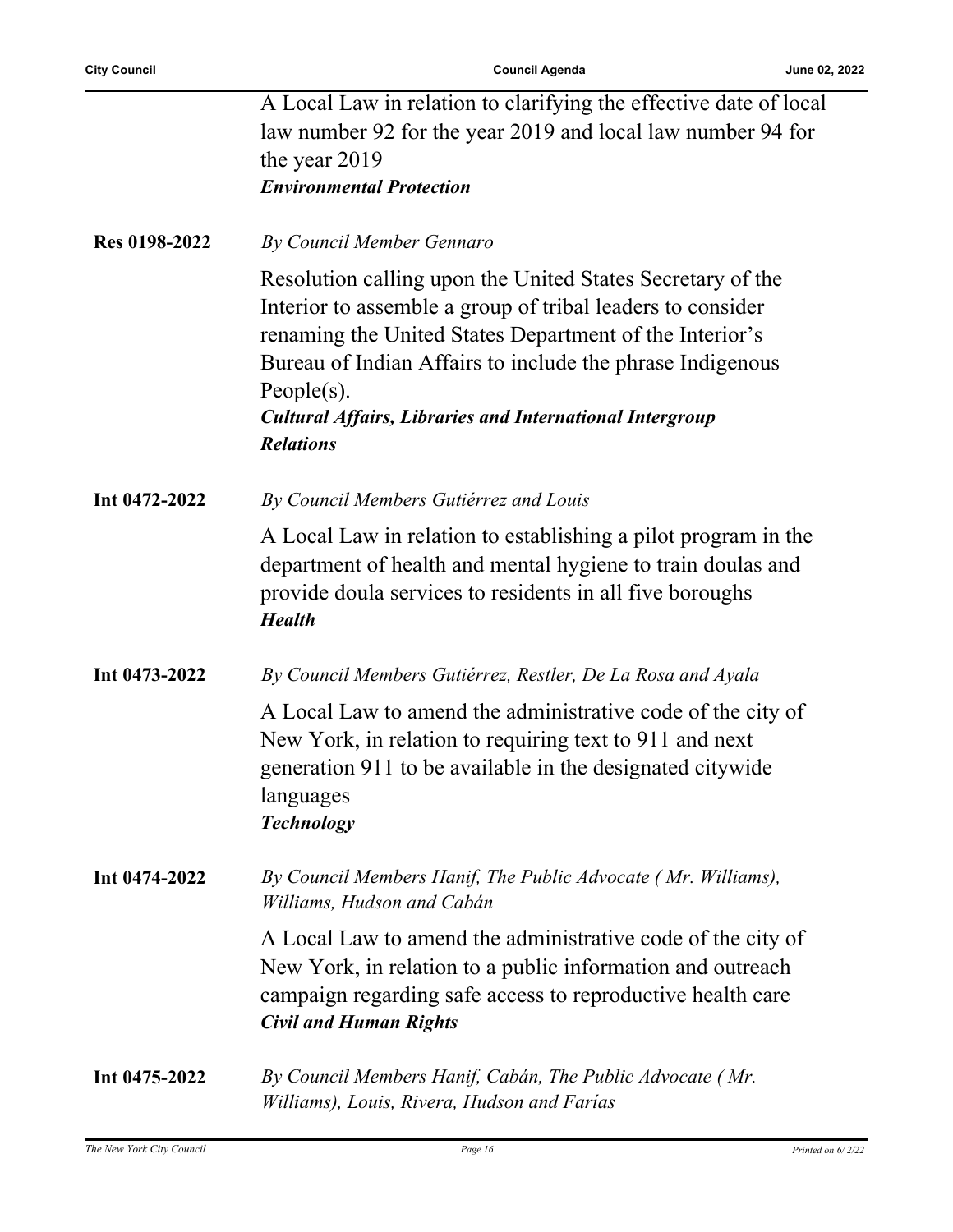l,

|               | A Local Law to amend the administrative code of the city of<br>New York, in relation to creating a private right of action<br>related to interference with medical care<br><b>Women and Gender Equity</b>                                                                     |
|---------------|-------------------------------------------------------------------------------------------------------------------------------------------------------------------------------------------------------------------------------------------------------------------------------|
| Int 0476-2022 | By Council Member Holden                                                                                                                                                                                                                                                      |
|               | A Local Law to amend the administrative code of the city of<br>New York, in relation to procurement opportunities for<br>veteran owned business enterprises<br><b>Veterans</b>                                                                                                |
| Int 0477-2022 | By Council Members Hudson and Menin                                                                                                                                                                                                                                           |
|               | A Local Law in relation to establishing a child care task force<br><b>General Welfare</b>                                                                                                                                                                                     |
| Int 0478-2022 | By Council Members Hudson and Gutiérrez                                                                                                                                                                                                                                       |
|               | A Local Law to amend the administrative code of the city of<br>New York, in relation to an outreach and education campaign<br>on the benefits and services provided by doulas and midwives<br><b>Health</b>                                                                   |
| Res 0199-2022 | By Council Members Hudson, The Public Advocate (Mr.<br>Williams), Farías, Brooks-Powers, Narcisse, Joseph, Riley, Stevens,<br>Nurse, Williams, Richardson Jordan, Ossé, Sanchez, Avilés, Louis,<br>Marte, Velázquez, Abreu, Salamanca Jr., Gutiérrez, Feliz and De<br>La Rosa |
|               | Resolution declaring June Caribbean Heritage Month.<br><b>Cultural Affairs, Libraries and International Intergroup</b><br><b>Relations</b>                                                                                                                                    |
| Int 0479-2022 | By Council Members Kagan and Schulman                                                                                                                                                                                                                                         |
|               | A Local Law to amend the administrative code of the city of<br>New York, in relation to requiring leading pedestrian interval<br>signals at intersections adjacent to hospitals, libraries, schools,<br>and senior centers<br><b>Transportation and Infrastructure</b>        |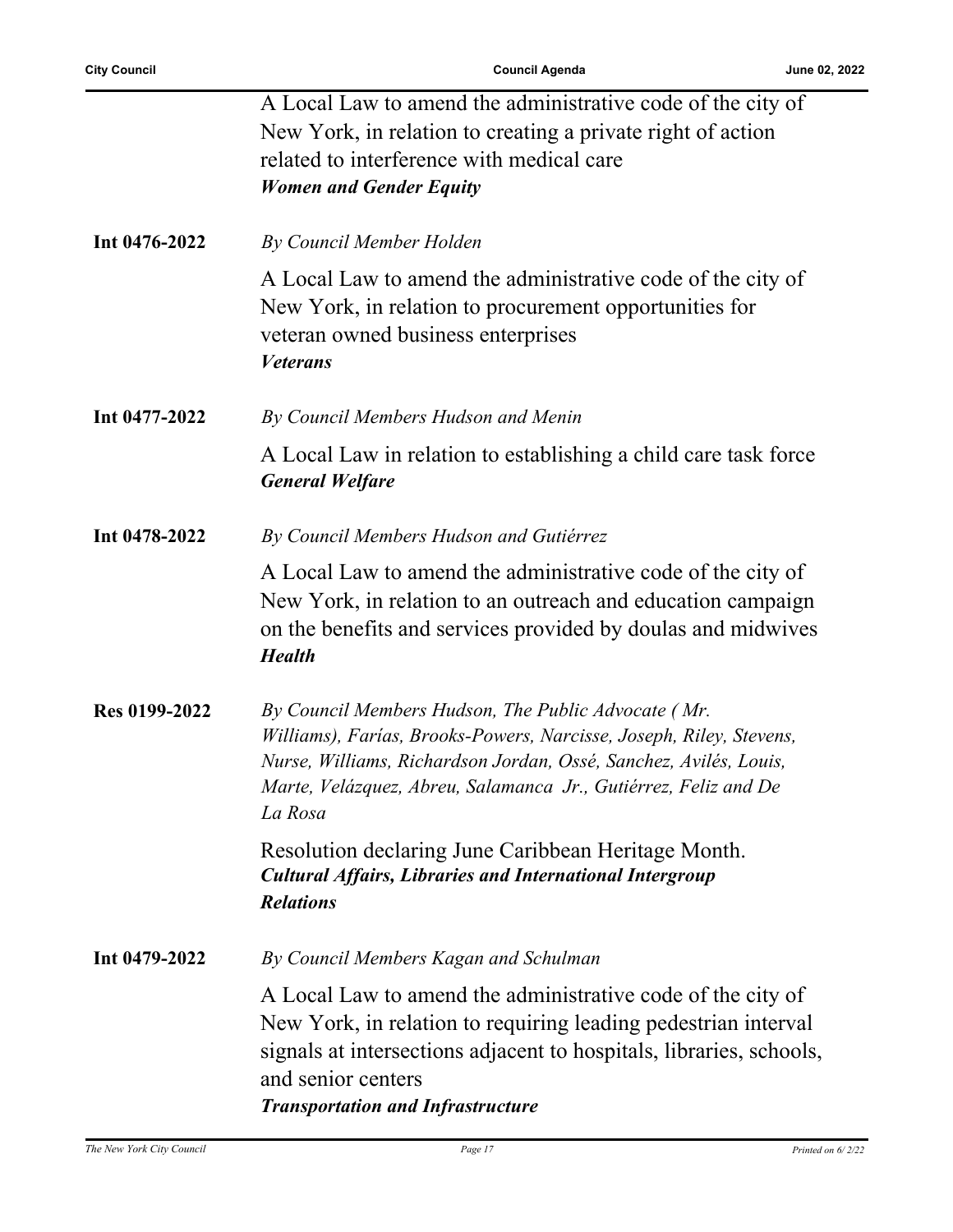**Int 0480-2022** *By Council Members Krishnan, Abreu, The Speaker (Council Member Adams), Ariola, Avilés, Ayala, Barron, Borelli, Bottcher, Brannan, Brewer, Brooks-Powers, Cabán, Carr, De La Rosa, Dinowitz, Farías, Gennaro, Gutiérrez, Hanif, Hanks, Holden, Hudson, Kagan, Marte, Mealy, Menin, Nurse, Ossé, Paladino, Restler, Rivera, Sanchez, Schulman, Stevens, Ung, Vernikov and Williams*

> A Local Law in relation to the naming of 79 thoroughfares and public places, Clara Belle Place, Borough of Queens, NYPD SCG Lorraine P. Elliott Way, Borough of Queens, Trinidad and Tobago Street, Borough of Queens, Juan M. Díaz Way, Borough of Manhattan, Hubert T. Delany Way, Borough of Manhattan, Ritawantee "Auntie Rita" Persaud Way, Borough of Queens, Sandra Santos-Vizcaino Street, Borough of Brooklyn, Hiram Maristany Way, Borough of Manhattan, Melvin A. Faulkner Way, Borough of Brooklyn, Jose Rosado Way, Borough of Brooklyn, Frederick Law Olmsted Way, Borough of Staten Island, Firefighter James Cooney Street, Borough of Staten Island, Robert Trentlyon Way, Borough of Manhattan, Jim Houghton Way, Borough of Manhattan, Ralph Schiano's Corner, Borough of Brooklyn, Ballet Hispánico Way, Borough of Manhattan, W. O'Brien Way, Borough of Queens, Oswald Grannum Way, Borough of Queens, Salah Hassanein Way, Borough of Queens, FDNY Lt. Joseph W. Maiello Way, Borough of Staten Island, NYPD Detective Christopher B. McDonnell Way, Borough of Staten Island, Vincent "Jimmy" Anthony Navarino Way, Borough of Staten Island, Joseph Vincent Madory Way, Borough of Staten Island, Ramona Elizabeth Rodriguez Way, Borough of Manhattan, Jason "TATA" Rivera Way, Borough of Manhattan, Victor Aurelio "Classico" Tapia Way, Borough of Manhattan, James F. Nolan Way, Borough of Manhattan, Bill Stone Way, Borough of the Bronx, Marie Reed Way, Borough of the Bronx, Detective Raymond Abear Way, Borough of Queens, Rabbi Fabian Schonfeld Way, Borough of Queens, Detective Barbara Taylor-Burnette Way, Borough of Brooklyn, Aidan Seeger Way, Borough of Brooklyn, Little Bangladesh,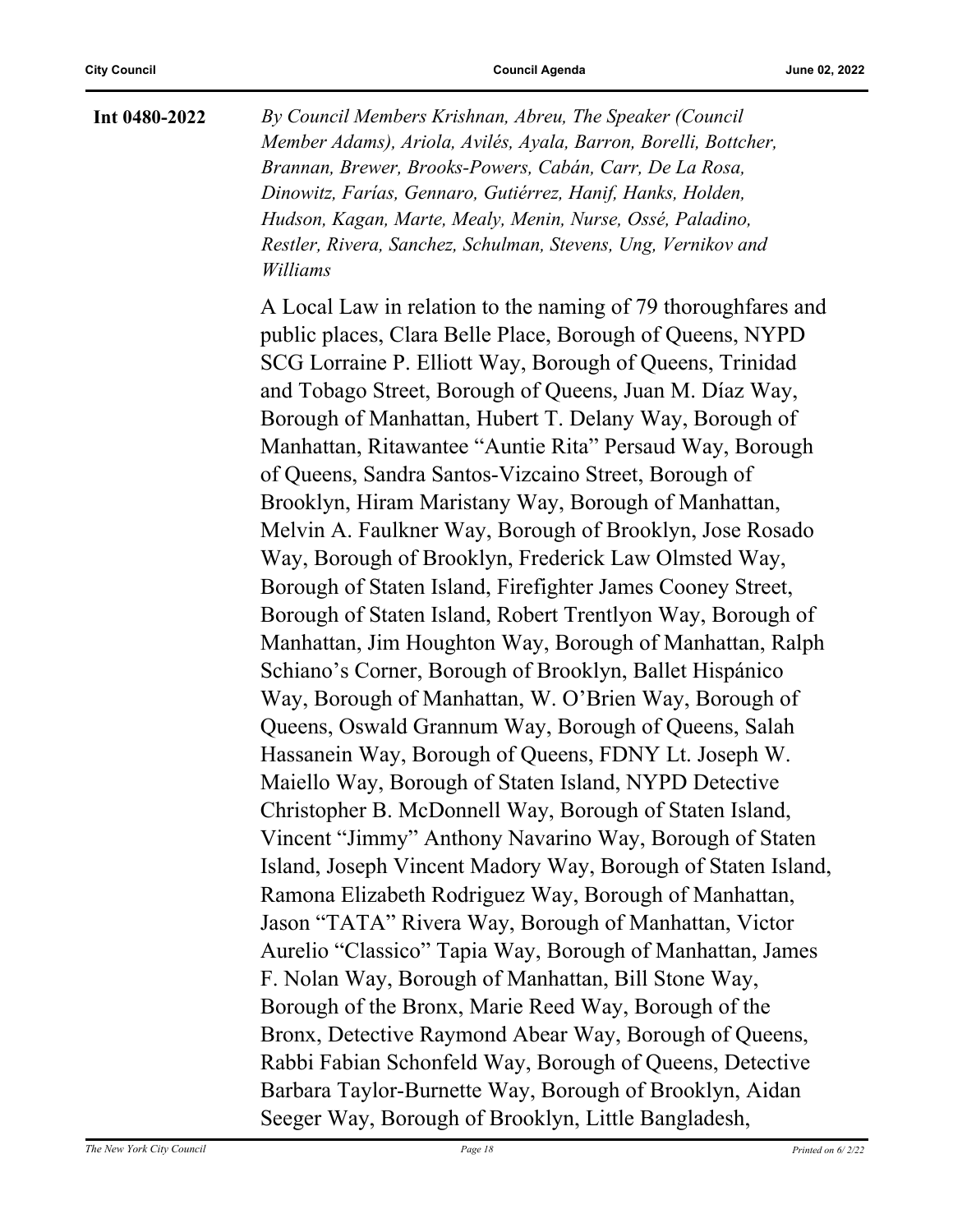Borough of Brooklyn, Kenny "Scats" Scanlon Way, Borough of Staten Island, The Force MD's Way, Borough of Staten Island, Monsignor Peter Finn Way, Borough of Staten Island, Monsignor Ferdinando Berardi Way, Borough of Staten Island, Louis Iorio Way, Borough of Queens, Captain Thomas G. Abbey Place, Borough of Queens, Mary Anne Verbil Walter Way, Borough of Queens, Msgr. Peter Zendzian Way, Borough of Queens, Eudes Pierre Way, Borough of Brooklyn, Lou's Deli Way, Borough of Brooklyn, Frank Giordano Way, Borough of Brooklyn, Francesco LoPresti Street, Borough of Brooklyn, Dr. Sergio I. Rubio Way, Borough of Queens, Little Thailand Way, Borough of Queens, Harold Lui Way, Borough of Manhattan, Edie Windsor and Thea Spyer Way, Borough of Manhattan, Beastie Boys Square, Borough of Manhattan, Kade Ashton Tyler Lewin Way, Borough of Brooklyn, Jimmy Neary Way, Borough of Manhattan, Pujari Basdeo Mangal Way, Borough of Brooklyn, Delrawn Small Way, Borough of Brooklyn, Police Officer Raymond Harris Way, Borough of Brooklyn, SGT Firefighter Shawn E. Powell Way, Borough of Brooklyn, Bishop Marvin D. Williams, Sr. Way, Borough of Brooklyn, Police Officer Timothy Motto Way, Borough of Queens, James "Big Jim" Corcoran Way, Borough of Queens, Jane Walentas Way, Borough of Brooklyn, Rita Saunders Way, Borough of Brooklyn, Dr. May Edward Chinn Place, Borough of Manhattan, Adela Fargas Way, Borough of Manhattan, Private First Class Luis Moreno Way, Borough of the Bronx, Joseph Hennessy Way, Borough of Queens, Greg Stein Way, Borough of Queens, Venancio "Benny" Catala, Jr. Way, Borough of the Bronx, Bishop Earl W. McKay Way, Borough of the Bronx, Don Capalbi Way, Borough of Queens, Boris Talis Way, Borough of Brooklyn, Rabbi Melvin I. Burg Way, Borough of Brooklyn, Ukrainian Way, Borough of Brooklyn, Sarita Rein Way, Borough of Brooklyn, Fred Schneider Way, Borough of Brooklyn, Detective Mollie A. Gustine Way, Borough of Queens, Dharmacharya Seerattan Way, Borough of Queens, Maharshi Dayananda Gurukula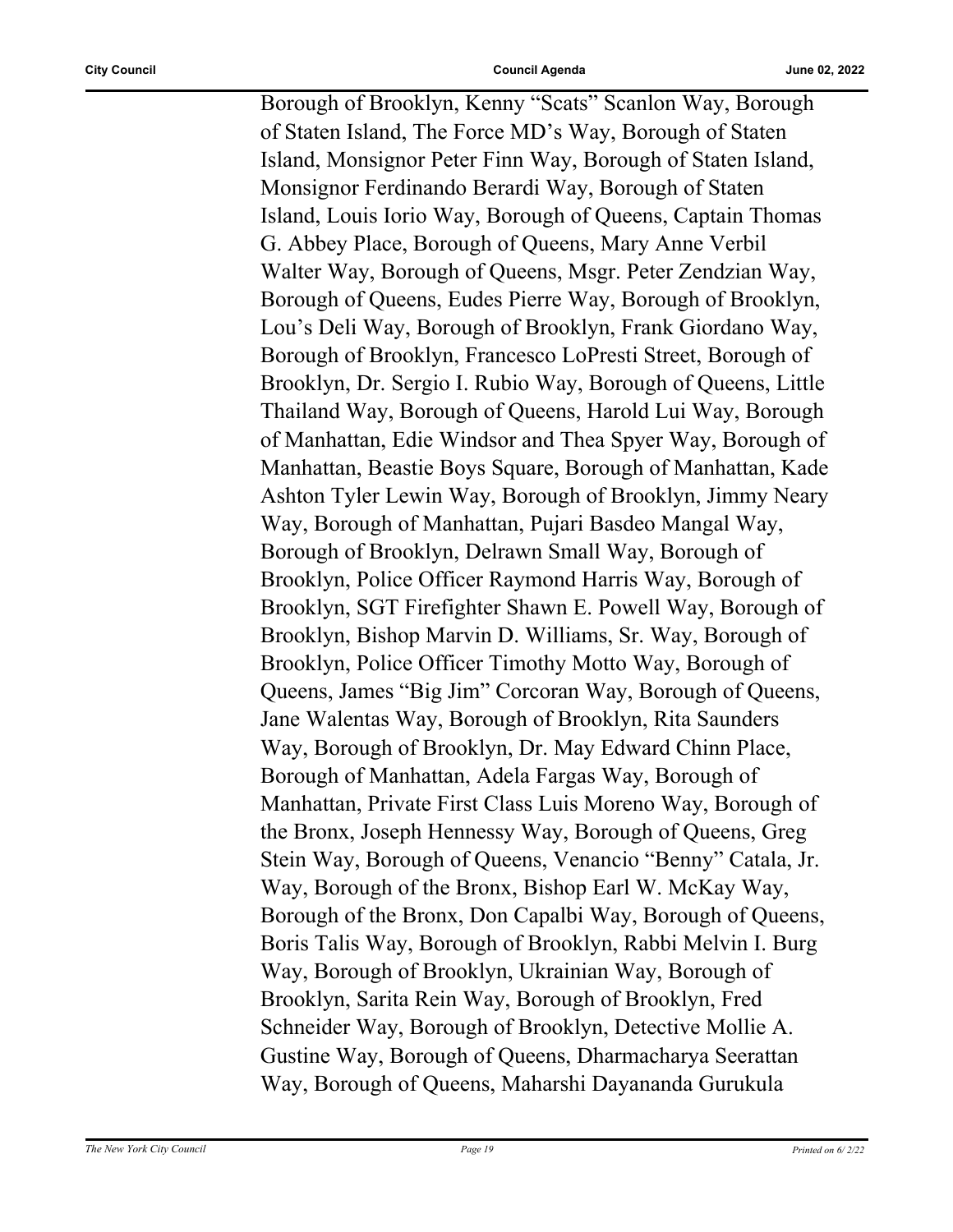|               | Way, Borough of Queens, David and Renee Bluford Way,<br>Borough of Queens and the repeal of section 105 of local law<br>number 54 for the year 2022.<br><b>Parks and Recreation</b>                                                                                                                          |
|---------------|--------------------------------------------------------------------------------------------------------------------------------------------------------------------------------------------------------------------------------------------------------------------------------------------------------------|
| Int 0481-2022 | By Council Members Lee and Yeger                                                                                                                                                                                                                                                                             |
|               | A Local Law to amend the administrative code of the city of<br>New York, in relation to requiring the department of<br>transportation to notify property owners ordered to repair<br>sidewalks of existing department plans to make repairs on<br>same sidewalks<br><b>Transportation and Infrastructure</b> |
| Int 0482-2022 | By Council Member Louis                                                                                                                                                                                                                                                                                      |
|               | A Local Law to amend the administrative code of the city of<br>New York, in relation to requiring the department of health<br>and mental hygiene to report on polycystic ovary syndrome and<br>endometriosis<br><b>Health</b>                                                                                |
| Int 0483-2022 | By Council Member Marte                                                                                                                                                                                                                                                                                      |
|               | A Local Law to amend the New York city charter, in relation<br>to requiring simultaneous translation of certain city public<br>meetings<br><b>Governmental Operations</b>                                                                                                                                    |
| Int 0484-2022 | By Council Member Marte                                                                                                                                                                                                                                                                                      |
|               | A Local Law to amend the administrative code of the city of<br>New York, in relation to requiring photographic<br>documentation evidencing certain violations enforced by the<br>department of buildings<br><b>Housing and Buildings</b>                                                                     |
| Int 0485-2022 | By Council Members Menin, Ayala, Schulman, Riley, Won,<br>Narcisse, Hudson, Joseph, De La Rosa, Stevens, Gutiérrez, Cabán,<br>Louis and Lee                                                                                                                                                                  |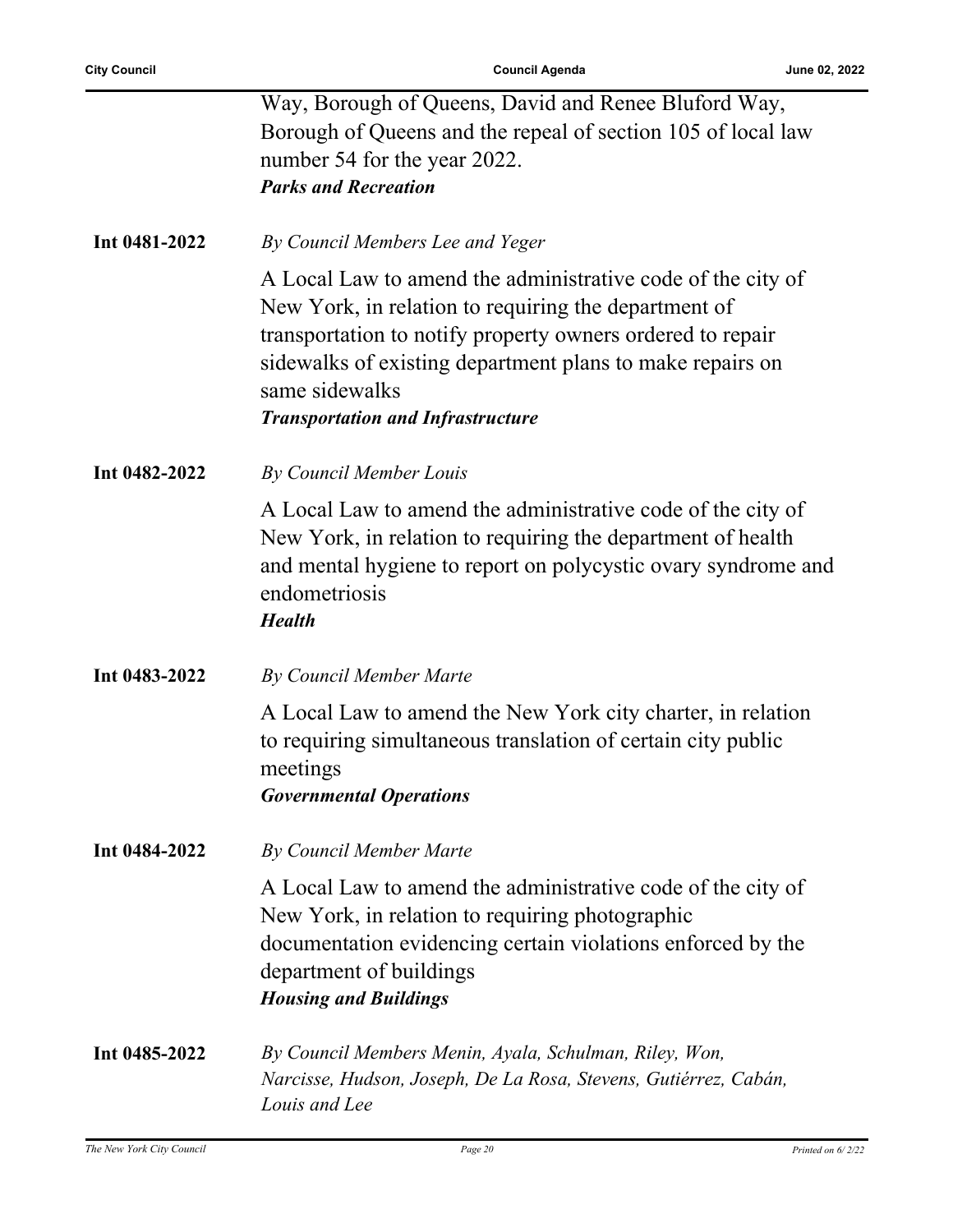l,

|               | A Local Law to amend the administrative code of the city of<br>New York, in relation to an electronic child care directory<br><b>General Welfare</b>                                 |
|---------------|--------------------------------------------------------------------------------------------------------------------------------------------------------------------------------------|
| Int 0486-2022 | By Council Members Menin, Ayala, Schulman, Riley, Won,<br>Narcisse, Hudson, Joseph, De La Rosa, Stevens, Gutiérrez, Cabán,<br>Louis and Lee                                          |
|               | A Local Law to amend the New York city charter, in relation<br>to establishing a child care advisory board<br><b>General Welfare</b>                                                 |
| Int 0487-2022 | By Council Members Menin, Ayala, Schulman, Riley, Won,<br>Narcisse, Hudson, Joseph, De La Rosa, Stevens, Gutiérrez, Cabán,<br>Louis and Lee                                          |
|               | A Local Law to amend the administrative code of the city of<br>New York, in relation to establishing a child care subsidy<br>information portal<br><b>General Welfare</b>            |
| Int 0488-2022 | By Council Members Menin, Ayala, Schulman, Riley, Won,<br>Narcisse, Hudson, Joseph, De La Rosa, Stevens, Gutiérrez, Cabán,<br>Louis and Lee                                          |
|               | A Local Law to amend the administrative code of the city of<br>New York, in relation to establishing a child care program<br>fund<br><b>General Welfare</b>                          |
| Int 0489-2022 | By Council Member Menin                                                                                                                                                              |
|               | A Local Law to amend the administrative code of the city of<br>New York, in relation to a child care certification program<br><b>General Welfare</b>                                 |
| Int 0490-2022 | By Council Members Menin and Louis                                                                                                                                                   |
|               | A Local Law to amend the administrative code of the city of<br>New York, in relation to the establishment of an office of<br>sexual and reproductive health within the New York city |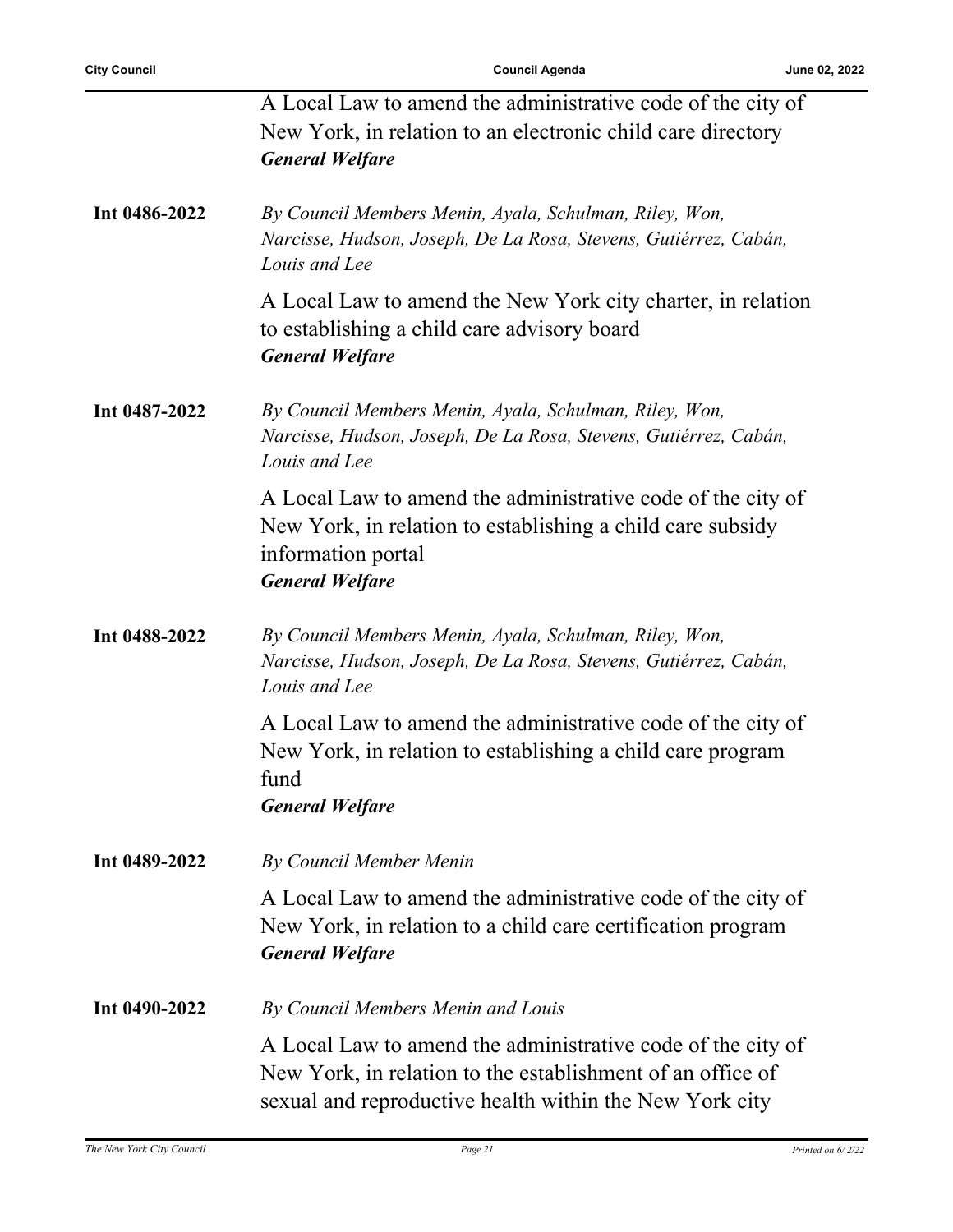|                      | department of health and mental hygiene<br><b>Health</b>                                                                                                                                                                                                                                                  |
|----------------------|-----------------------------------------------------------------------------------------------------------------------------------------------------------------------------------------------------------------------------------------------------------------------------------------------------------|
| Int 0491-2022        | By Council Members Menin and Abreu                                                                                                                                                                                                                                                                        |
|                      | A Local Law to amend the administrative code of the city of<br>New York, in relation to reducing civil penalties where food<br>service establishments donate left over food<br><b>Small Business</b>                                                                                                      |
| <b>Res 0200-2022</b> | By Council Member Menin                                                                                                                                                                                                                                                                                   |
|                      | Resolution declaring January 22, 2023 as Roe v. Wade Day in<br>the City of New York to commemorate the 50th anniversary<br>of the landmark United States Supreme Court decision.<br><b>Women and Gender Equity</b>                                                                                        |
| Int 0492-2022        | By Council Member Moya                                                                                                                                                                                                                                                                                    |
|                      | A Local Law to amend the administrative code of the city of<br>New York, in relation to requiring third-party food delivery<br>services to agree to reimburse third-party food delivery<br>workers for certain costs related to vehicle crashes that happen<br>during deliveries<br><b>Small Business</b> |
| <b>Res 0201-2022</b> | By Council Member Narcisse                                                                                                                                                                                                                                                                                |
|                      | Resolution calling upon New York State Legislature to<br>establish full insurance coverage for fertility treatments.<br><b>Health</b>                                                                                                                                                                     |
| Int 0493-2022        | By Council Member Nurse (by request of the Brooklyn Borough<br>President)                                                                                                                                                                                                                                 |
|                      | A Local Law to amend the administrative code of the city of<br>New York, in relation to requiring the department of<br>sanitation to establish a plan for accepting commercial solid<br>waste at city-owned marine transfer stations<br><b>Sanitation and Solid Waste Management</b>                      |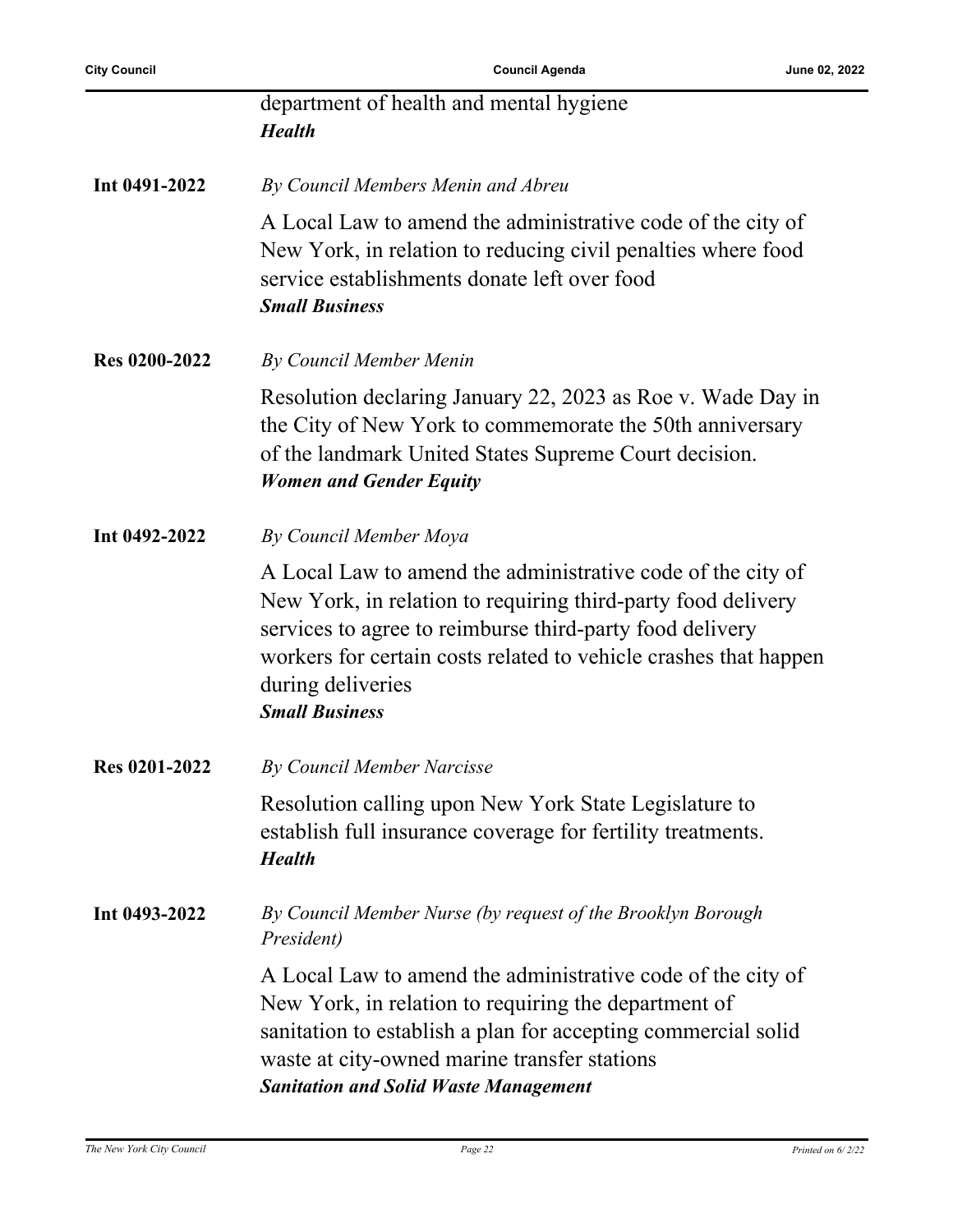| <b>City Council</b>  | <b>Council Agenda</b><br>June 02, 2022                                                                                                                                                                                                                                                         |  |
|----------------------|------------------------------------------------------------------------------------------------------------------------------------------------------------------------------------------------------------------------------------------------------------------------------------------------|--|
| Int 0494-2022        | By Council Member Nurse (by request of the Manhattan Borough<br>President)                                                                                                                                                                                                                     |  |
|                      | A Local Law in relation to a study of single-use plastics<br><b>Sanitation and Solid Waste Management</b>                                                                                                                                                                                      |  |
| Int 0495-2022        | By Council Members Nurse and Brooks-Powers                                                                                                                                                                                                                                                     |  |
|                      | A Local Law in relation to requiring the department of<br>transportation to conduct a pilot project on the use of cool<br>pavement<br><b>Transportation and Infrastructure</b>                                                                                                                 |  |
| <b>Res 0202-2022</b> | By Council Members Nurse and Krishnan                                                                                                                                                                                                                                                          |  |
|                      | Resolution calling on the New York City Department of<br>Sanitation and the Department of Parks and Recreation to<br>continue to engage and collaborate with local communities to<br>encourage and allow community composting to be carried out<br>on parkland.<br><b>Parks and Recreation</b> |  |
| Int 0496-2022        | By Council Members Powers, Brewer, Rivera, Menin, Bottcher,<br>Abreu, Ayala and Marte (in conjunction with the Manhattan<br><b>Borough President</b> )                                                                                                                                         |  |
|                      | A Local Law to amend the administrative code of the city of<br>New York, in relation to an exemption from the commercial<br>rent tax<br><b>Finance</b>                                                                                                                                         |  |
| Int 0497-2022        | By Council Members Powers, Yeger, Brewer, Rivera, Menin,<br>Bottcher, Abreu, Ayala and Marte (in conjunction with the<br>Manhattan Borough President)                                                                                                                                          |  |
|                      | A Local Law in relation to a temporary exemption from the<br>payment of the commercial rent tax for certain businesses<br><b>Finance</b>                                                                                                                                                       |  |
| Int 0498-2022        | By Council Members Powers, De La Rosa, Restler and Abreu (by<br>request of the Manhattan Borough President)                                                                                                                                                                                    |  |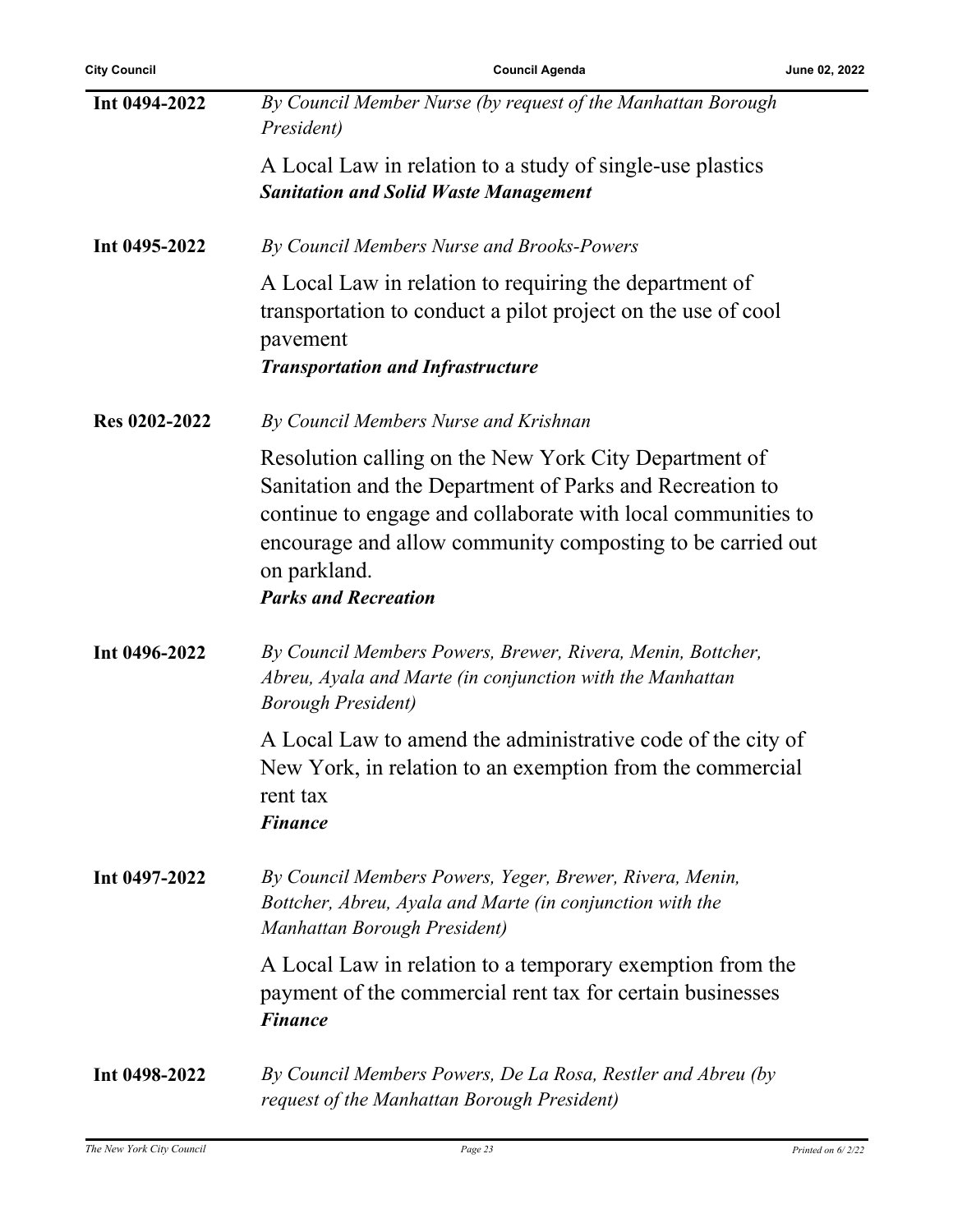|               | A Local Law to amend the New York city charter, in relation<br>to reporting on moneys on deposit<br><b>Finance</b>                                                                                                                                                                                                                                                                                                                                                                                        |
|---------------|-----------------------------------------------------------------------------------------------------------------------------------------------------------------------------------------------------------------------------------------------------------------------------------------------------------------------------------------------------------------------------------------------------------------------------------------------------------------------------------------------------------|
| Int 0499-2022 | By Council Members Powers, Restler, De La Rosa and Abreu (by<br>request of the Manhattan Borough President)                                                                                                                                                                                                                                                                                                                                                                                               |
|               | A Local Law to amend the administrative code of the city of<br>New York, in relation to the reporting on non-depository city<br>financial services<br><b>Finance</b>                                                                                                                                                                                                                                                                                                                                      |
| Res 0203-2022 | By Council Members Powers, Abreu, De La Rosa and Restler (by<br>request of the Manhattan Borough President)                                                                                                                                                                                                                                                                                                                                                                                               |
|               | Resolution calling upon the State Legislature to pass, and the<br>Governor to sign, A.8290-A/S.1762-B, which would establish<br>the New York Public Banking Act.<br><b>Finance</b>                                                                                                                                                                                                                                                                                                                        |
| Res 0204-2022 | By Council Member Powers                                                                                                                                                                                                                                                                                                                                                                                                                                                                                  |
|               | Resolution pursuant to the State Open Meetings Law<br>providing that the Council and its Committees and<br>Subcommittees may use videoconferencing to conduct<br>meetings in accordance with the State Open Meetings Law and<br>that the Speaker shall take all actions necessary to accomplish<br>this and make any and all determinations during a disaster<br>emergency relating to the in-person participation requirements<br>of such law.<br><b>Preconsidered - Rules, Privileges and Elections</b> |
| Int 0500-2022 | <b>By Council Member Restler</b>                                                                                                                                                                                                                                                                                                                                                                                                                                                                          |
|               | A Local Law to amend the administrative code of the city of<br>New York, in relation to prohibiting the issuance of private<br>vehicle parking permits and revoking such existing permits,<br>and repealing subdivisions d, h and i of section 19-162.3 of<br>the administrative code of the city of New York, and sections<br>14-183, 14-183.1, and 19-162.4 of the administrative code of                                                                                                               |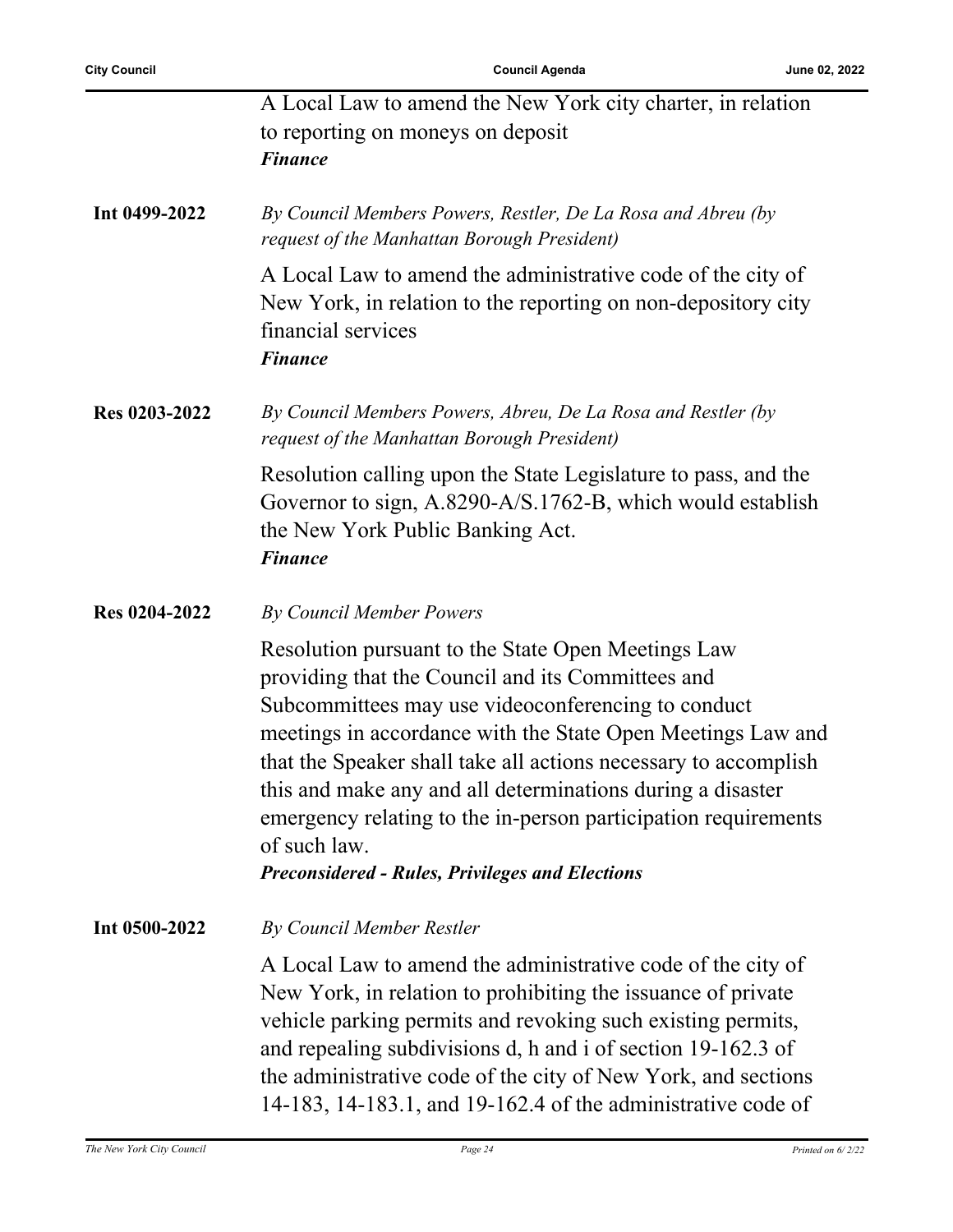|               | the city of New York in relation thereto<br><b>Transportation and Infrastructure</b>                                                                                                                                                                                                      |
|---------------|-------------------------------------------------------------------------------------------------------------------------------------------------------------------------------------------------------------------------------------------------------------------------------------------|
| Int 0501-2022 | By Council Members Restler, Rivera and Marte                                                                                                                                                                                                                                              |
|               | A Local Law to amend the administrative code of the city of<br>New York, in relation to hazardous obstruction by vehicles<br>and civilian complaints to the department of transportation for<br>hazardous obstruction violations<br><b>Transportation and Infrastructure</b>              |
| Int 0502-2022 | By Council Members Richardson Jordan and Ayala                                                                                                                                                                                                                                            |
|               | A Local Law to amend the administrative code of the city of<br>New York, in relation to requiring the human resources<br>administration to provide rental assistance to disabled veterans<br><b>General Welfare</b>                                                                       |
| Int 0503-2022 | By Council Members Richardson Jordan and Hudson                                                                                                                                                                                                                                           |
|               | A Local Law to amend the administrative code of the city of<br>New York, in relation to prohibiting discrimination against<br>occupants of rent-regulated and rent-subsidized housing<br>accommodations<br><b>Housing and Buildings</b>                                                   |
| Int 0504-2022 | By Council Member Rivera                                                                                                                                                                                                                                                                  |
|               | A Local Law to amend the New York city charter, in relation<br>to a cannabis business directory<br><b>Economic Development</b>                                                                                                                                                            |
| Int 0505-2022 | By Council Member Rivera                                                                                                                                                                                                                                                                  |
|               | A Local Law in relation to requiring the commissioner of<br>buildings to recommend updates to the construction codes to<br>facilitate the conversion of buildings into temporary hospitals<br>in the event of a pandemic or other public health emergency<br><b>Housing and Buildings</b> |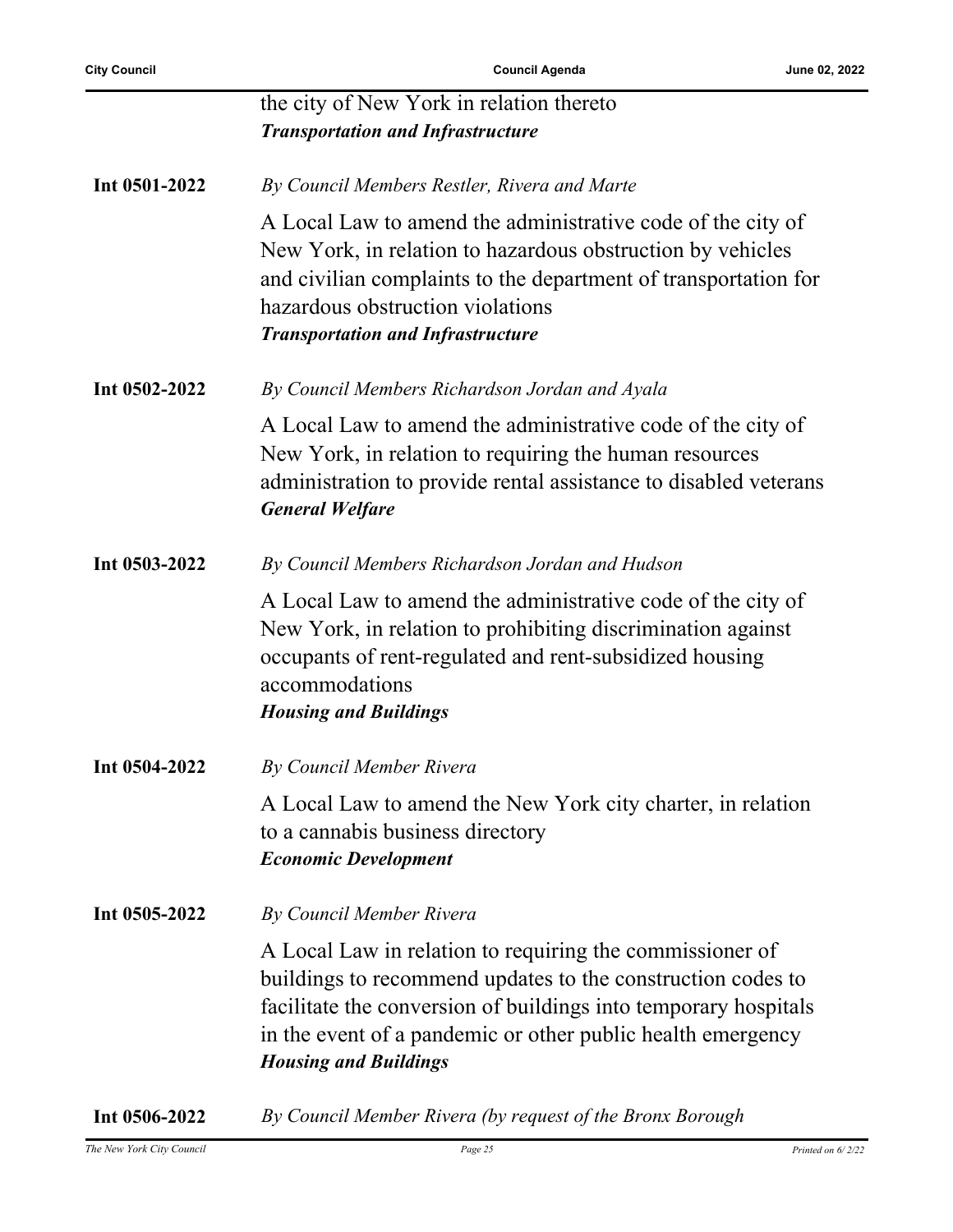|                      | President)                                                                                                                                                                                                                                                                                                                                |
|----------------------|-------------------------------------------------------------------------------------------------------------------------------------------------------------------------------------------------------------------------------------------------------------------------------------------------------------------------------------------|
|                      | A Local Law to amend the administrative code of the city of<br>New York, in relation to requiring the department of<br>consumer and worker protection to report information on<br>pregnancy services centers in the city and implement an<br>information campaign on such centers<br><b>Consumer and Worker Protection</b>                |
| Int 0507-2022        | By Council Members Rivera, Gutiérrez and Joseph                                                                                                                                                                                                                                                                                           |
|                      | A Local Law to amend the administrative code of the city of<br>New York, in relation to requiring the department of health<br>and mental hygiene to make mifepristone and misoprostol<br>available free of charge at its health centers, health stations,<br>health clinics and other health facilities<br><b>Women and Gender Equity</b> |
| <b>Res 0205-2022</b> | By Council Member Rivera                                                                                                                                                                                                                                                                                                                  |
|                      | Resolution calling on the New York State Legislature to pass,<br>and the Governor to sign, legislation making doulas more<br>accessible to individuals with Medicaid and those without<br>health insurance.<br><b>Health</b>                                                                                                              |
| Res 0206-2022        | By Council Member Rivera                                                                                                                                                                                                                                                                                                                  |
|                      | Resolution calling on the United States Congress to pass, and<br>the President to sign, the Affordable Housing Credit<br>Improvement Act S.1136/H.R.2573 which expands and<br>strengthens the Low Income Housing Tax Credit.<br><b>Housing and Buildings</b>                                                                              |
| <b>Res 0207-2022</b> | By Council Member Rivera (by request of the Bronx Borough<br>President)                                                                                                                                                                                                                                                                   |
|                      | Resolution calling on the New York State Senate to pass<br>S.470, and the Governor to sign A.5499/S.470, to direct the<br>commissioner of health to conduct a study and issue a report<br>examining the unmet health and resource needs facing                                                                                            |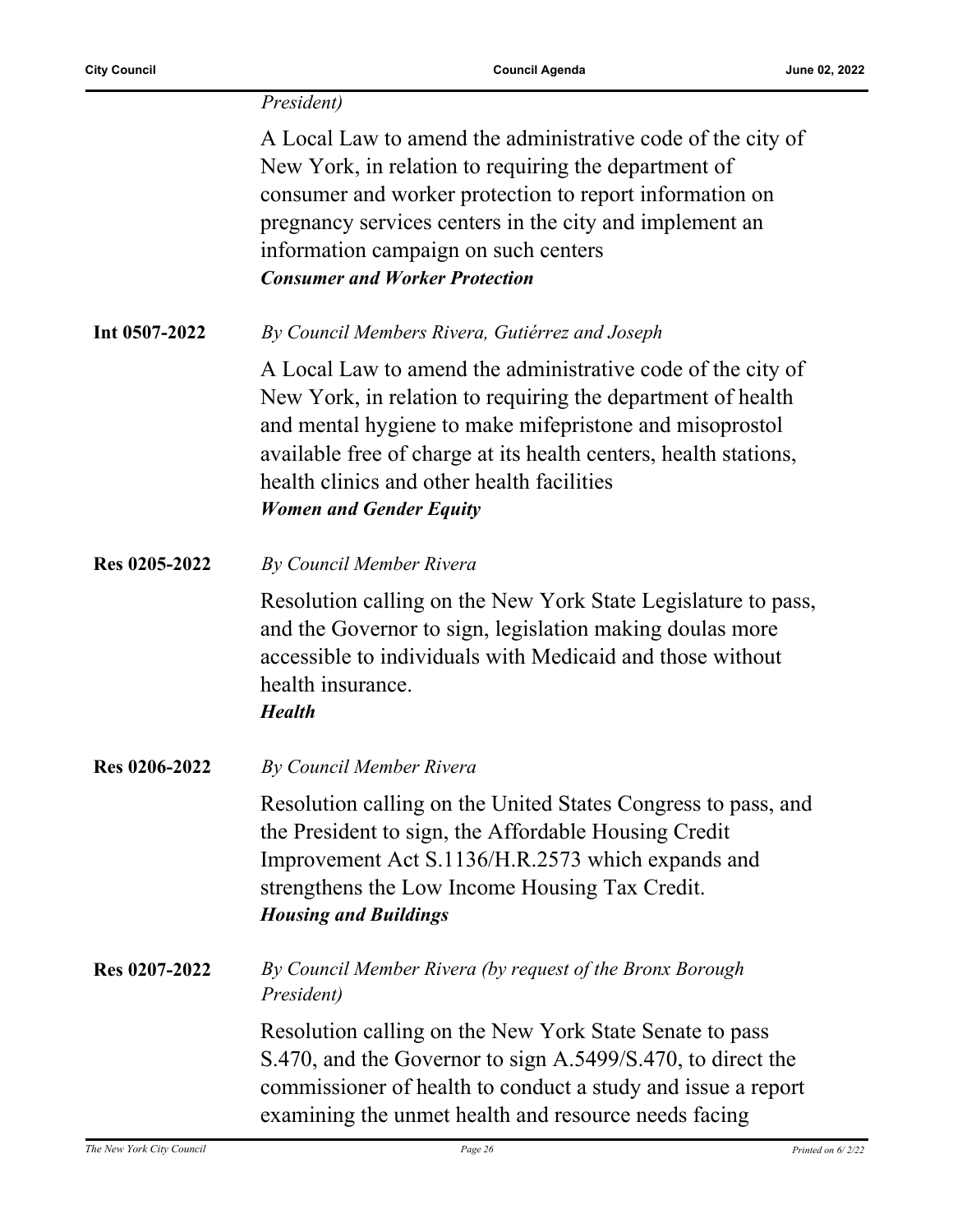|               | pregnant New Yorkers and the impact of limited service                                                                                                                                                                                                       |
|---------------|--------------------------------------------------------------------------------------------------------------------------------------------------------------------------------------------------------------------------------------------------------------|
|               | pregnancy centers.                                                                                                                                                                                                                                           |
|               | <b>Consumer and Worker Protection</b>                                                                                                                                                                                                                        |
|               |                                                                                                                                                                                                                                                              |
| Int 0508-2022 | By Council Member Schulman                                                                                                                                                                                                                                   |
|               | A Local Law to amend the administrative code of the city of<br>New York, in relation to requiring family building benefits for<br>city employees<br><b>Health</b>                                                                                            |
| Int 0509-2022 | <b>By Council Member Stevens</b>                                                                                                                                                                                                                             |
|               | A Local Law to amend the administrative code of the city of<br>New York, in relation to a public education and outreach<br>campaign on the risks of caesarean sections<br><b>Health</b>                                                                      |
| Int 0510-2022 | By Council Members Stevens, Restler, Won, Lee, Riley, Williams<br>and Krishnan                                                                                                                                                                               |
|               | A Local Law to amend the administrative code of the city of<br>New York, in relation to establishing prevailing wage<br>requirements for city-contracted human service workers<br><b>Contracts</b>                                                           |
| Int 0511-2022 | By Council Members Stevens and Won                                                                                                                                                                                                                           |
|               | A Local Law to amend the administrative code of the city of<br>New York, in relation to setting time limits for the<br>procurement process, reporting on agency compliance and<br>developing an online platform for managing procurement<br><b>Contracts</b> |
| Int 0512-2022 | By Council Members Stevens, Riley and Williams                                                                                                                                                                                                               |
|               | A Local Law in relation to panic buttons for small business<br>operators<br><b>Small Business</b>                                                                                                                                                            |
| Int 0513-2022 | By Council Members Ung, Lee, Cabán and Joseph                                                                                                                                                                                                                |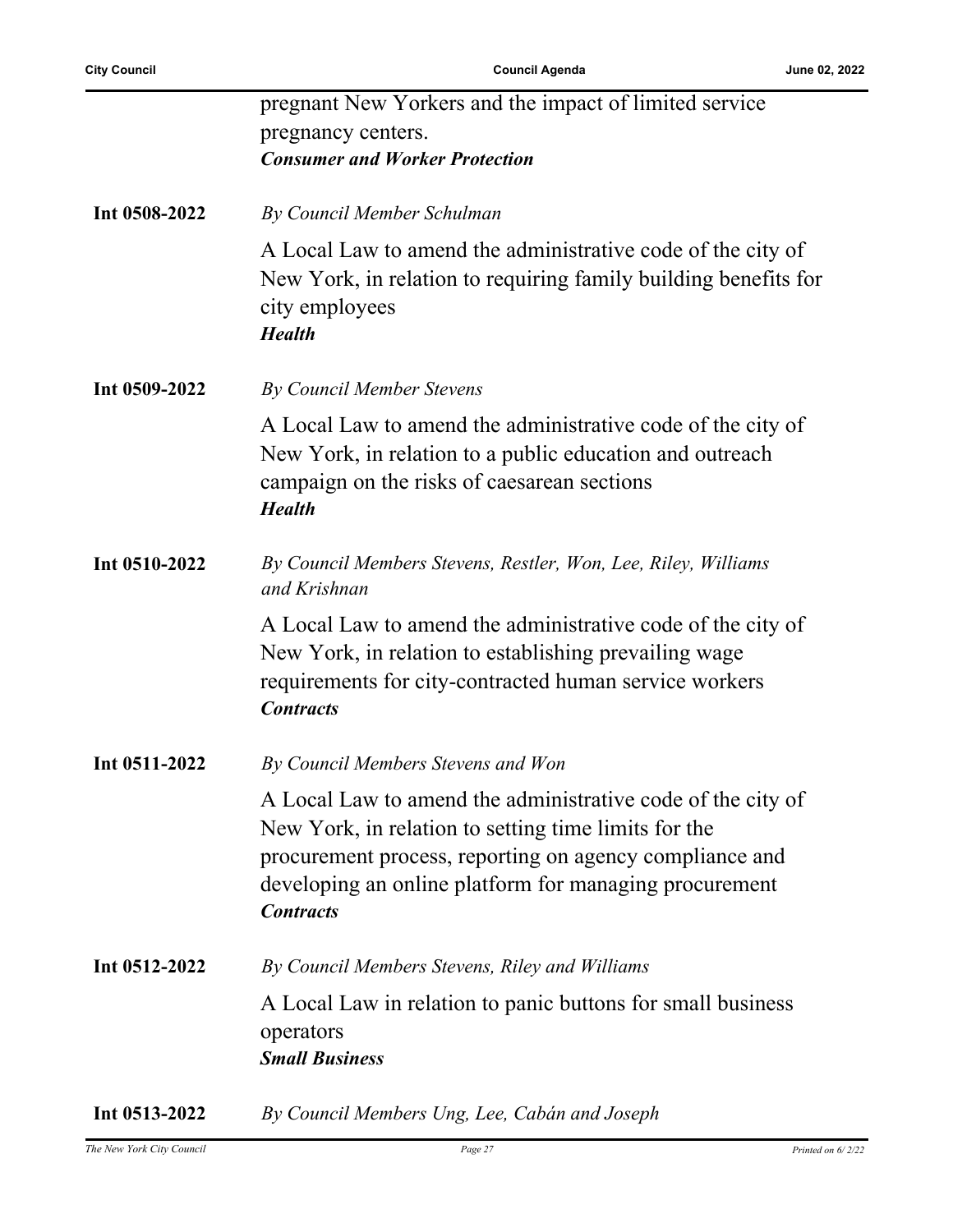|                      | A Local Law in relation to requiring the department of<br>homeless services to report on the feasibility of partnering<br>with community-based nonprofit organizations to accept and<br>process applications for shelter intake from families with<br>children<br><b>General Welfare</b>                                                                                                                                                                                                                                                                                                                                                                                                                                                                                                                                                                                                                                                                                                                       |
|----------------------|----------------------------------------------------------------------------------------------------------------------------------------------------------------------------------------------------------------------------------------------------------------------------------------------------------------------------------------------------------------------------------------------------------------------------------------------------------------------------------------------------------------------------------------------------------------------------------------------------------------------------------------------------------------------------------------------------------------------------------------------------------------------------------------------------------------------------------------------------------------------------------------------------------------------------------------------------------------------------------------------------------------|
| <b>Res 0208-2022</b> | By Council Member Velázquez                                                                                                                                                                                                                                                                                                                                                                                                                                                                                                                                                                                                                                                                                                                                                                                                                                                                                                                                                                                    |
|                      | Resolution calling upon the New York State Legislature to<br>pass, and the Governor to sign, S.9077/A.10372, which would<br>provide judicial protections to abortion providers in New<br>York<br><b>Women and Gender Equity</b>                                                                                                                                                                                                                                                                                                                                                                                                                                                                                                                                                                                                                                                                                                                                                                                |
| Int 0514-2022        | By Council Members Won and Stevens                                                                                                                                                                                                                                                                                                                                                                                                                                                                                                                                                                                                                                                                                                                                                                                                                                                                                                                                                                             |
|                      | A Local Law to amend the administrative code of the city of<br>New York, in relation to a public procurement database<br><b>Contracts</b>                                                                                                                                                                                                                                                                                                                                                                                                                                                                                                                                                                                                                                                                                                                                                                                                                                                                      |
| LU 0067-2022         | By Council Member Salamanca Jr.                                                                                                                                                                                                                                                                                                                                                                                                                                                                                                                                                                                                                                                                                                                                                                                                                                                                                                                                                                                |
|                      | Application number C 220232 ZMQ (Resilient Edgemere<br>Community Initiative) submitted by the Department of<br>Housing Preservation and Development (HPD), pursuant to<br>Sections 197-c and 201 of the New York City Charter for an<br>amendment of the Zoning Map, Section Nos. 30c and 31a,<br>eliminating from within an existing R4 District a C1-2<br>District; eliminating from within an existing R4 District, a<br>C2-2 District; eliminating from within an existing R5 District<br>a C1-2: changing from an R4 District to an R3A District;<br>changing from an R4-1 District to an R3A District; changing<br>from an R4 District to an R4-1 District; changing from an R4<br>District to an R6A District; changing from an R5 District to an<br>R6A District; changing from a C8-1 District to an R6A<br>District; changing from a C3 District to an C3A District;<br>establishing within an existing R4 District a C2-4 District;<br>establishing within a proposed R6A District a C2-4 District; |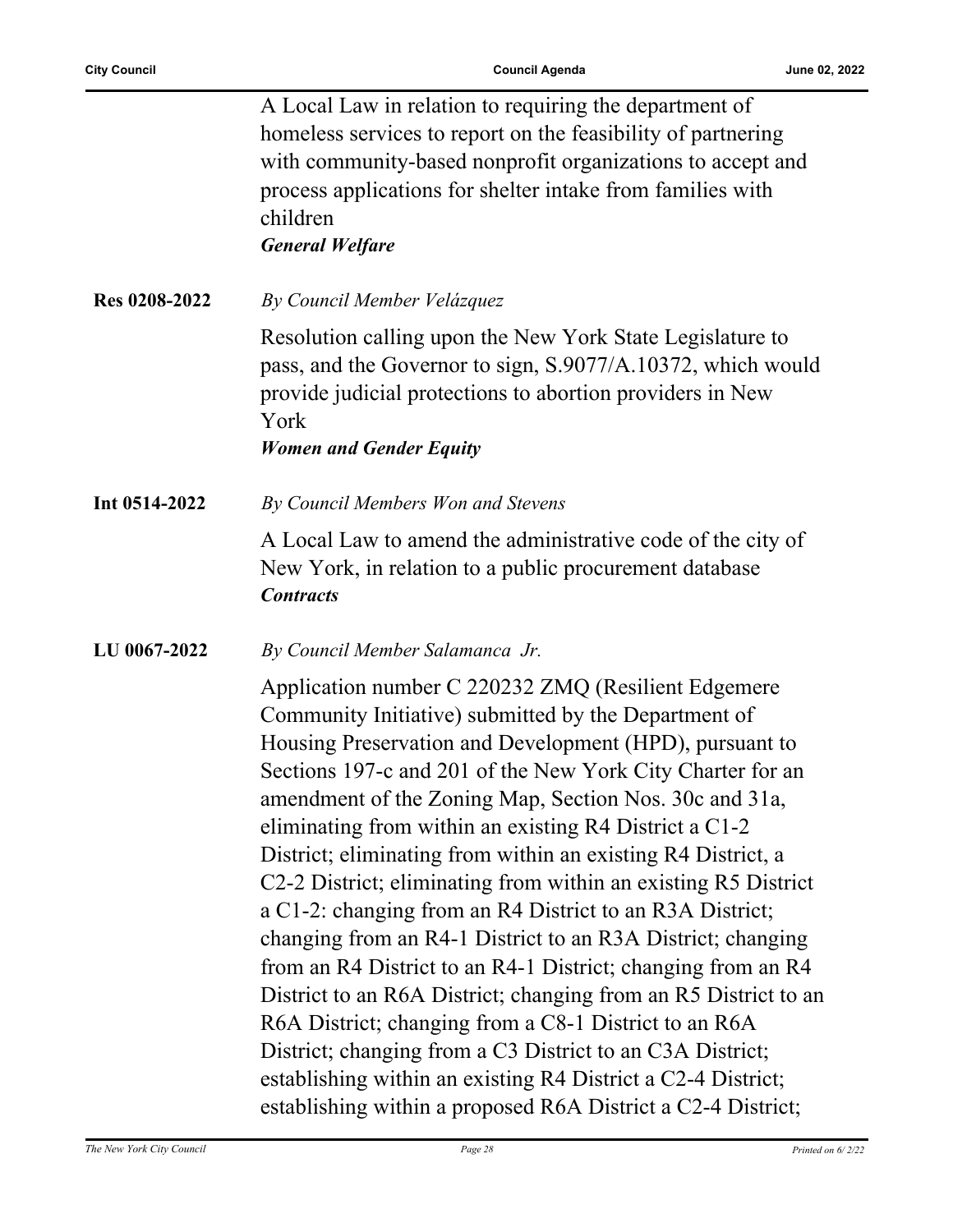|              | establishing a Special Coastal Risk District (CR), Borough of<br>Queens, Community District 14, Council District 31.<br><b>Landmarks, Public Sitings and Dispositions</b>                                                                                                                                                                                                                                                                                                                                                                                                                                                     |
|--------------|-------------------------------------------------------------------------------------------------------------------------------------------------------------------------------------------------------------------------------------------------------------------------------------------------------------------------------------------------------------------------------------------------------------------------------------------------------------------------------------------------------------------------------------------------------------------------------------------------------------------------------|
| LU 0068-2022 | By Council Member Salamanca Jr.                                                                                                                                                                                                                                                                                                                                                                                                                                                                                                                                                                                               |
|              | Application number N 220233 ZRQ (Resilient Edgemere<br>Community Initiative) submitted by the Department of<br>Housing Preservation and Development, pursuant to Section<br>201 of the New York City Charter, for an amendment of the<br>Zoning Resolution of the City of New York, modifying<br>Article XIII, Chapter 7 (Special Coastal Risk District) to<br>establish the Edgemere Special Coastal Risk District, and<br>modifying APPENDIX F to establish Mandatory Inclusionary<br>Housing areas, Borough of Queens, Community District 14,<br>Council District 31.<br><b>Landmarks, Public Sitings and Dispositions</b> |
| LU 0069-2022 | By Council Member Salamanca Jr.                                                                                                                                                                                                                                                                                                                                                                                                                                                                                                                                                                                               |
|              | Application number C 220235 PPQ (Resilient Edgemere<br>Community Initiative) submitted by the Department of<br>Housing Preservation and Development (HPD) pursuant to<br>Section 197-c of the New York City Charter, for the<br>disposition of city owned properties for uses identified in the<br>Edgemere Urban Renewal Plan, Borough of Queens,<br>Community District 14, Council District 31.<br><b>Landmarks, Public Sitings and Dispositions</b>                                                                                                                                                                        |
| LU 0070-2022 | By Council Member Salamanca Jr.                                                                                                                                                                                                                                                                                                                                                                                                                                                                                                                                                                                               |
|              | Application number C 220236 HAQ (Resilient Edgemere<br>Community Initiative) submitted by the Department of<br>Housing Preservation and Development (HPD), pursuant to<br>Article 16 of the General Municipal Law of New York State<br>for the designation of an Urban Development Action Area and<br>an Urban Development Action Area Project for such area, and<br>pursuant to Section 197-c of the New York City Charter for<br>the disposition of such property to a developer to be selected                                                                                                                             |